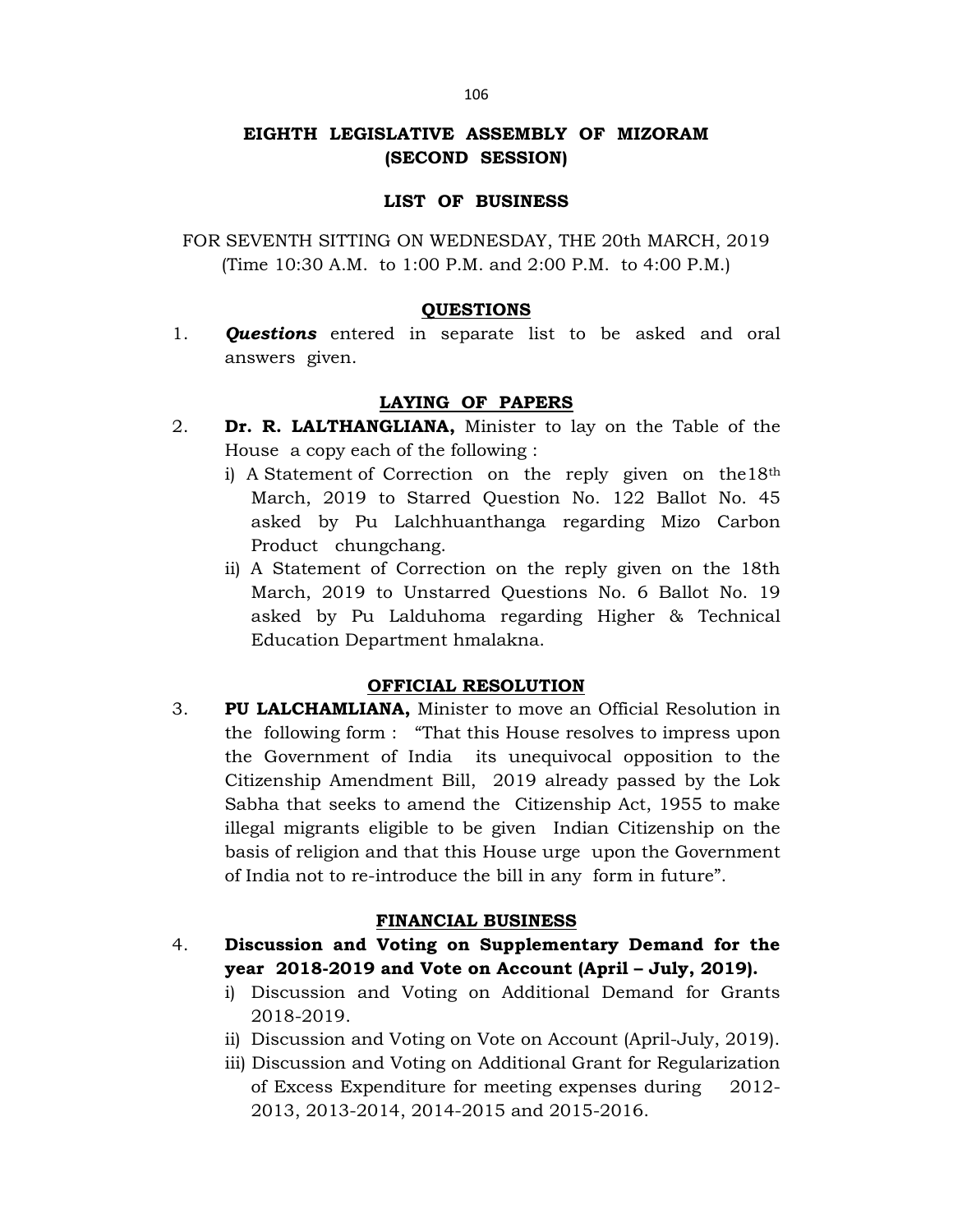### LEGISLATIVE BUSINESS

Bills for introduction, consideration and passing

5. PU ZORAMTHANGA, Hon'ble Chief Minister to beg leave of the House to introduce "The Mizoram Appropriation (No. 1) Bill, 2019."

### ALSO

# to introduce the Bill to move that the Bill be taken into consideration AND to move that the Bill be passed.

6. PU ZORAMTHANGA, Hon'ble Chief Minister to beg leave of the House to introduce "The Mizoram Appropriation (Vote on Account) (No. 2) Bill, 2019."

### ALSO

# to introduce the Bill to move that the Bill be taken into consideration AND to move that the Bill be passed.

7. PU ZORAMTHANGA, Hon'ble Chief Minister to beg leave of the House to introduce "The Mizoram Appropriation (No. 3) Bill, 2019."

### ALSO

to introduce the Bill to move that the Bill be taken into consideration AND to move that the Bill be passed.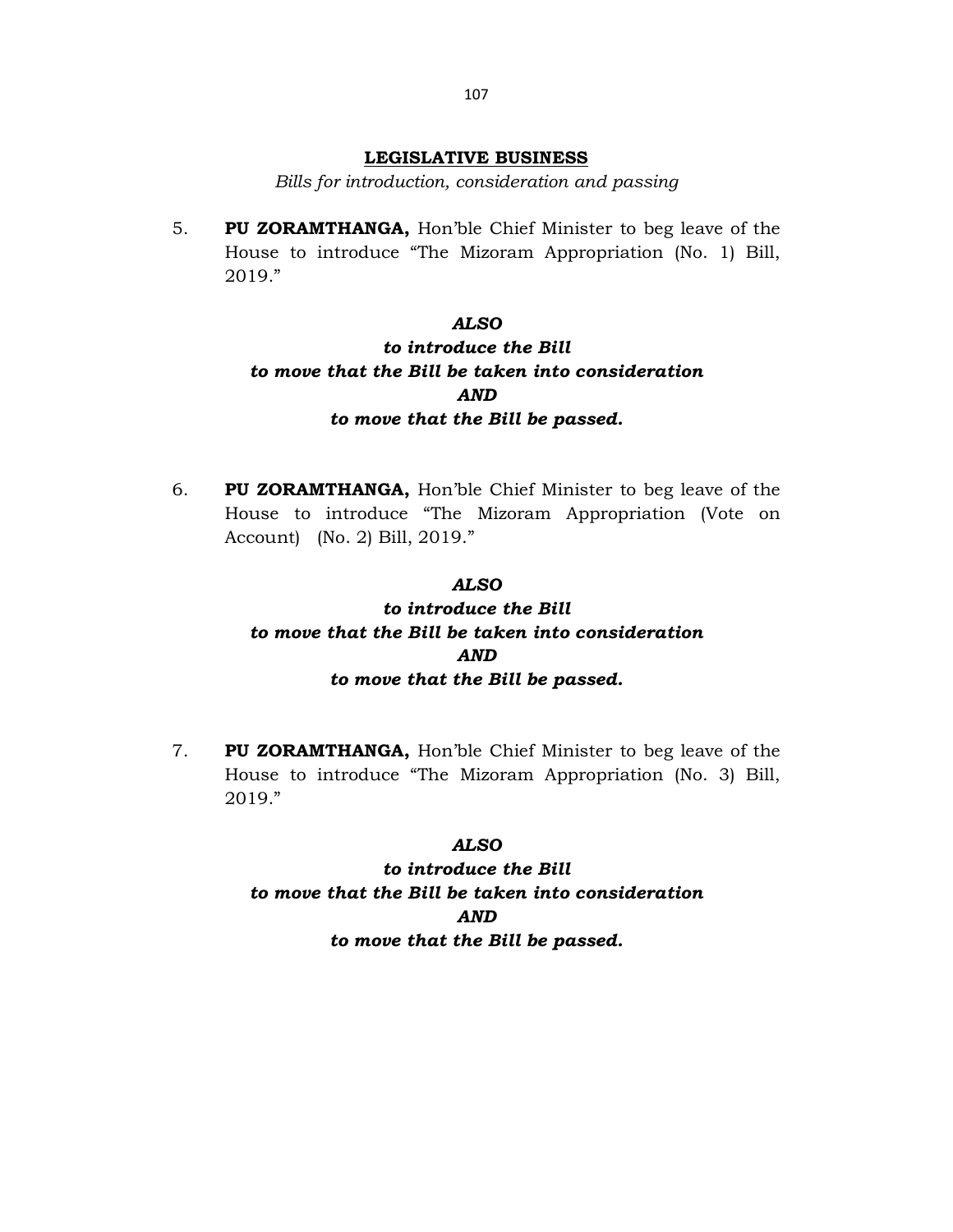8. PU LALCHAMLIANA, Minister to beg leave of the House to introduce "The Mizoram Goods and Services Tax (Amendment) Bill, 2019."

#### ALSO

## to introduce the Bill to move that the Bill be taken into consideration AND to move that the Bill be passed.

9. PU LALCHAMLIANA, Minister to beg leave of the House to introduce "The Mizoram Goods and Services Tax (Second Amendment) Bill, 2019."

## ALSO to introduce the Bill to move that the Bill be taken into consideration AND to move that the Bill be passed.

10. PU LALRUATKIMA, Minister to beg leave of the House to introduce "The Indian Stamp (Mizoram Amendment) Bill, 2019."

## ALSO

to introduce the Bill to move that the Bill be taken into consideration AND to move that the Bill be passed.

11. PU LALRUATKIMA, Minister to beg leave of the House to introduce "The Registration (Mizoram Amendment) Bill, 2019."

### ALSO

to introduce the Bill to move that the Bill be taken into consideration AND to move that the Bill be passed.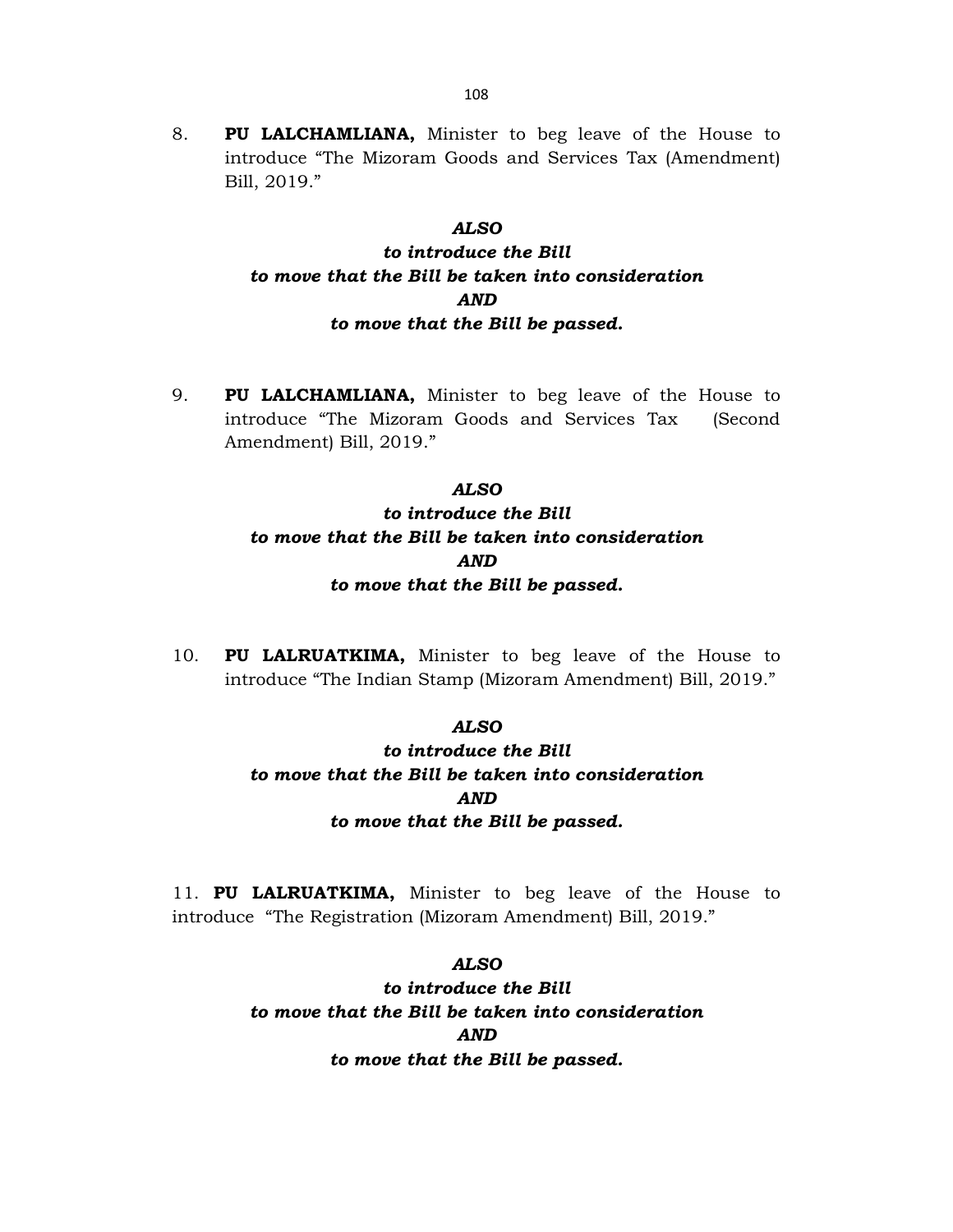12. Dr. K. BEICHHUA, Minister to beg leave of the House to introduce "The Mizoram Liquor (Prohibition) Bill, 2019."

### ALSO

# to introduce the Bill to move that the Bill be taken into consideration AND to move that the Bill be passed.

S.R. ZOKHUMA Commissioner & Secretary

…. \_\_\_\_\_\_\_\_\_\_\_\_\_\_\_\_\_\_\_\_\_\_\_\_\_\_\_\_\_\_\_\_\_\_\_\_\_\_\_\_\_\_\_\_\_\_\_\_\_\_\_\_\_\_\_\_\_\_\_\_\_\_\_\_\_\_\_\_

- \*\*i) Please see Bulletin Part-II Sl. No. 35 dated 18.3.2019 regarding Official Resolution.
- ii) Please see Bulletin Part-II Sl. No. 45-47 dated 19.3.2019 regarding List of Demands for Grants for April – July, 2019, Additional Demands for Grants for 2018-2019 & Regularization of Expenditure.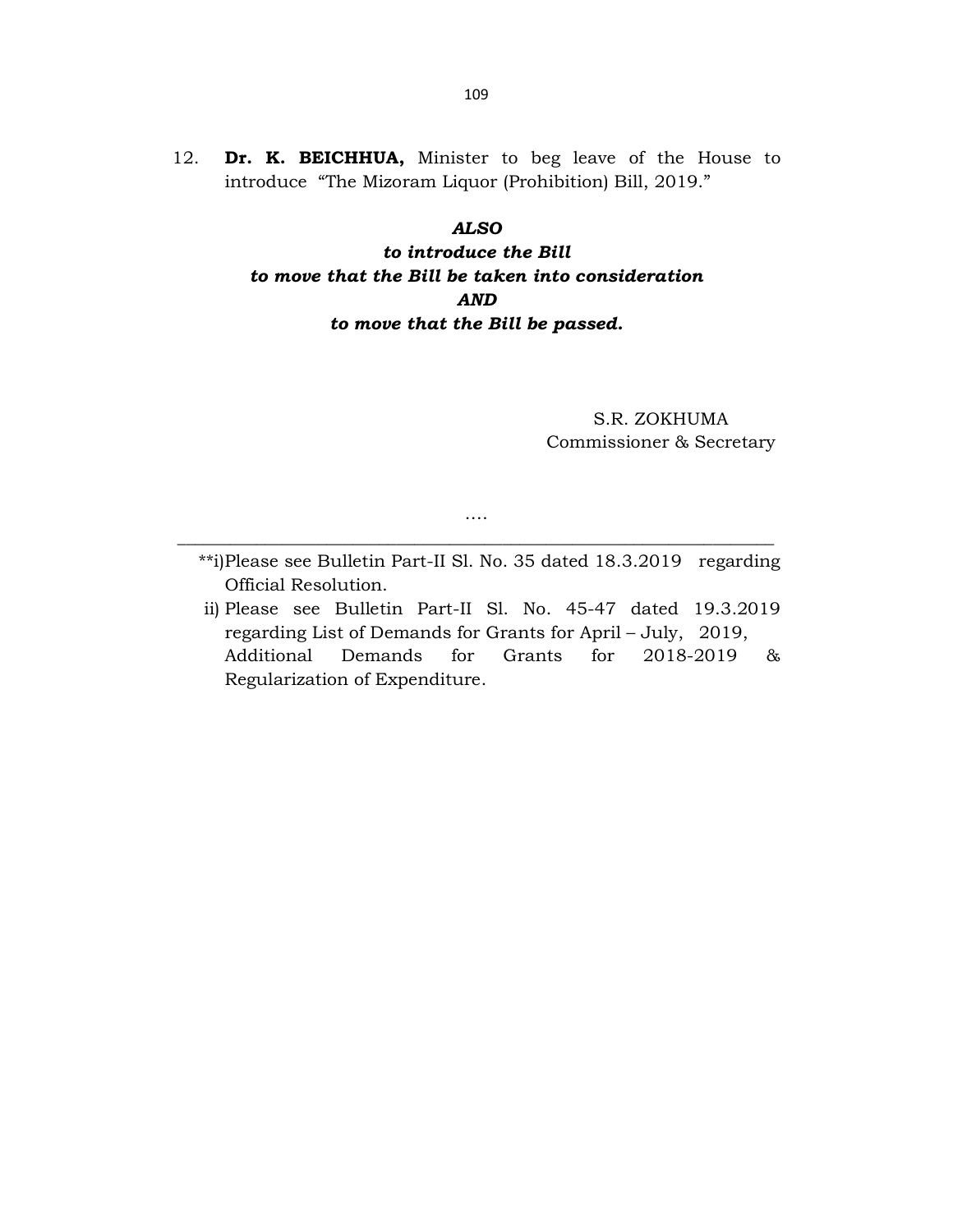SPEAKER : "Some trust in chariots and some in horses, but we trust in the name of the LORD our God"

Psalms 20:7

 The Hon. Deputy Chief Minister, Pu Tawnluia and Hon. Members, Pu V.L. Zaithanzama and Pu BD Chakma are granted leave for today.

 We shall now begin with Question Hour. Let us call upon Pu ZodintluangaRalte to ask Starred Question No. 58.

PU ZODINTLUANGA RALTE: Pu Speaker, Starred Question No. 58- Will the Hon. Minister of Education Department be pleased to state:

When rationalization of teacher will be implemented?

SPEAKER : The Hon. Minister may answer.

PU LALCHHANDAMA RALTE, MINISTER: Pu Speaker, vacant posts of teacher are set to be filled as soon as possible along which implementation of rationalization of teacher.

SPEAKER : Supplementary Questions from the Questioner.

PU ZODINTLUANGA RALTE: Pu Speaker, what is the plan of the government for rationalization of teacher?

SPEAKER : Pu Andrew H. Thangliana.

PU ANDREW H. THANGLIANA: Thank you, Pu Speaker. My questions are:

- 1) Will lump sum grant in aid for Lungdai High School amounting to 2.5 lakh per year be continued?
- 2) Will measure be taken against those who violate direction of the Hon. Minister on transfer & posting of teachers?

SPEAKER : The hon. Minister may answer.

PU LALCHHANDAMA RALTE, MINISTER: Pu Speaker, we are trying our best for rationalization of teachers. At the same time, we face many problems due to insufficiency of teachers. There is a proposal going on for recruitment of teachers as well.

SPEAKER : Starred Question No. 59 from Dr. Vanlalthlana.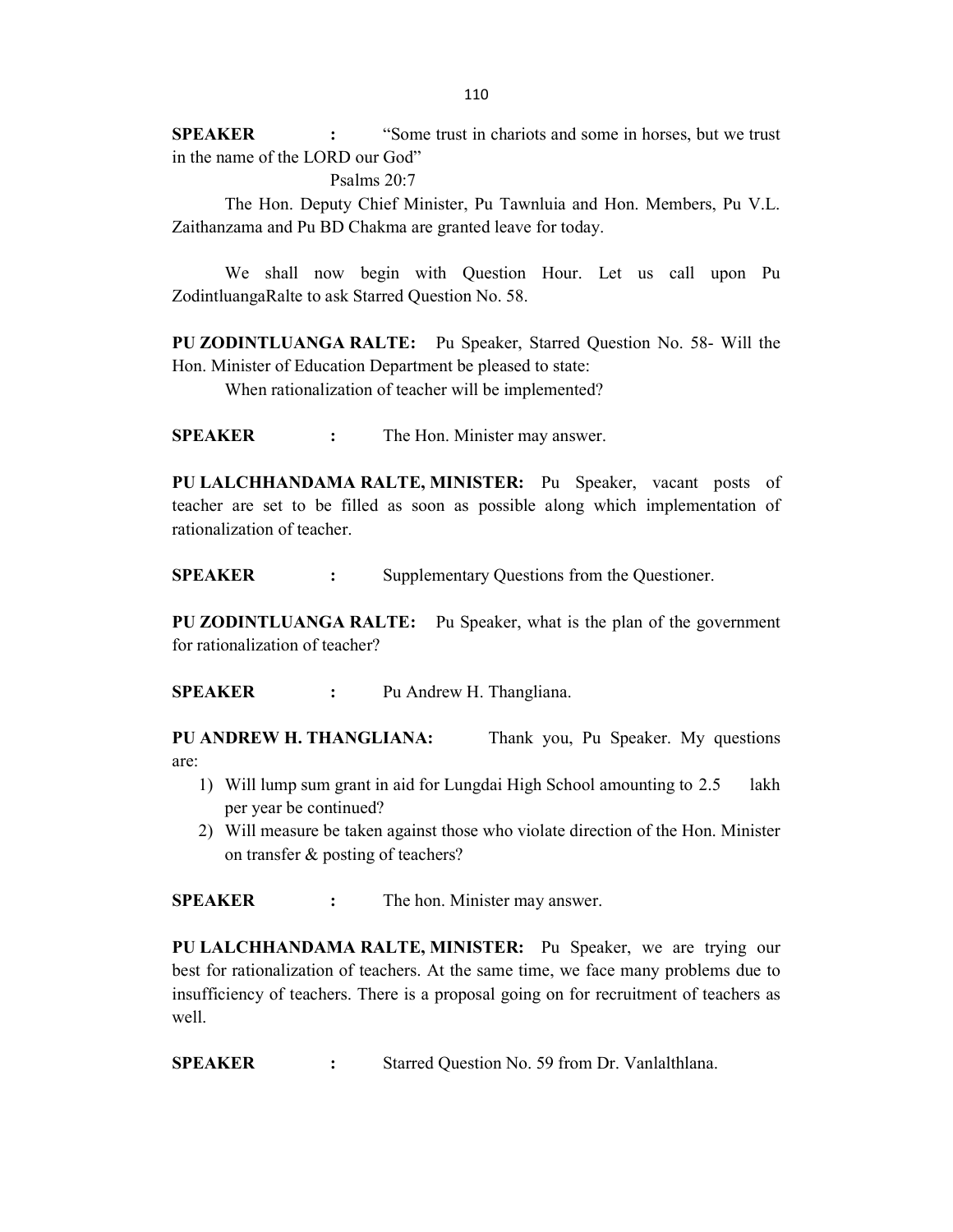Dr. VANLALTHLANA: Thank you, Pu Speaker. Starred Question No. 59 - Will the Hon. Minister for Education Department be pleased to state:

- a) Whether enquiry being held for false signature so made for withdrawal of TA/DA of retired DIET teachers of Kolasib?
- b) What actions are taken in this regard?
- c) If there is any proposals to prepare norms for transfer and posting of teachers?
- d) If so, what is the present status?

SPEAKER : The Hon. Minister may answer.

PU LALCHHANDAMA RALTE, MINISTER: Pu Speaker, the answer is as follows:

- a) &b) Enquiry has been prevailed by the Government in the case of DIET, Kolasib and explanation has been received from the Principal of the institution which is currently under scrutiny.
- c) Norms for transfer and posting of teachers is proposed to be made.
- d) The Mizoram Education (Transfer & Posting of School Teachers) is set to be laid in the meeting of Council of Ministers.

SPEAKER : Supplementary Question from Dr. Vanlalthlana.

Dr. VANLALTHLANA: Thank you, Pu Speaker. As far as my knowledge is concern, the only action taken regarding the foul play in DIET, Kolasib is transfer of its Principal. Is this considered as enough action from the part of the government?

 There is also a suspicious thing relating to "Training on Rights to Education for PS Teachers under Global Circle" in Champhai. I would like to ask if the government is trying to take action against such action.

 Lastly, what is the direction of the government on how the Other Expenses head in the Budget should be spent?

SPEAKER : Pu K.T.Rokhaw.

PU K.T. ROKHAW : Thank you, Pu Speaker. There is a huge shortage of teacher at Zawngling and Chakhang Govt. High School. Could the government made an appointment for the said schools? Secondly, in the proposed recruitment of school teachers, will priority be given to the local candidates?

**SPEAKER** : The Hon. Minister may now answer.

PU LALCHHANDAMA RALTE, MINISTER: The case of Kolasib has been going on for a long time even during the previous ministry. The transfer of DIET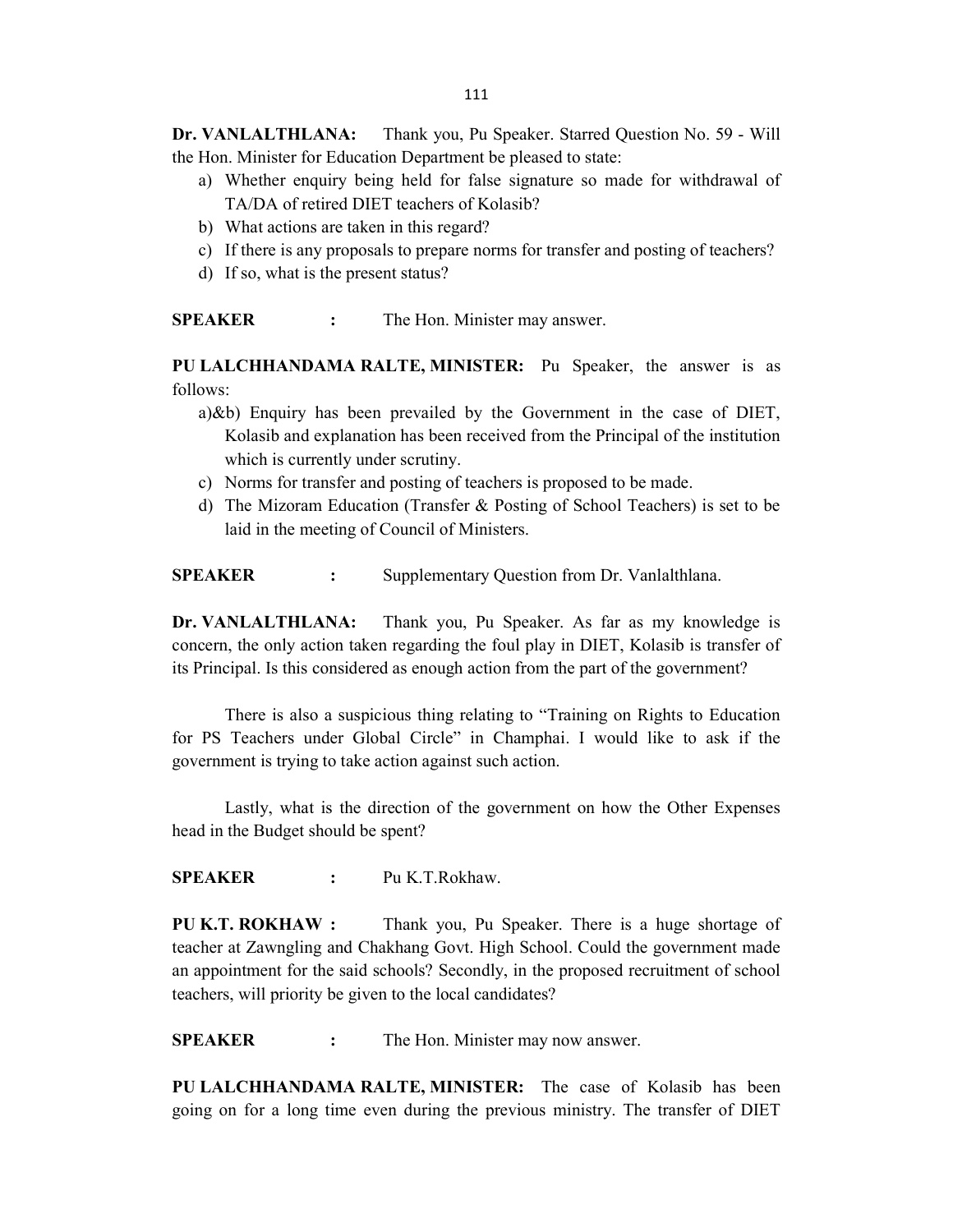Principal is only meant to have fair and smooth enquiry of the case. We will try our level best in resolving the matter not only of Kolasib but also other places.

Regarding the problem faced by Zawngling and Chakhang High School, it may be noted that they are not the only schools who are facing such problems. With several retiring teachers in the near future, there is a plan to recruit as much as teachers to alleviate the problems but could not be expedited the process due to the coming general election. Yet, we are planning to seek special permission to the ECI so that we may continue with the recruitment process. We are also planning to give priority to any local candidates for teacher post which has even been planned for inclusion in the cabinet memorandum.

SPEAKER : Starred Question No. 60 from Pu Lalchhuanthanga.

PU LALCHHUANTHANGA: Thank you, Pu Speaker. Starred Question No. 60 - Will the Hon. Minister for Home Department be pleased to state:

- a) Is Commando Unit still functioning under the Mizoram Police?
- b) If so, how many personnel are deployed under the unit?

SPEAKER : Pu Lalchamliana, hon. Home Minister to answer it.

PU LALCHAMLIANA, MINISTER : Pu Speaker, the answer is as follows:

- a) There is no unit by the name of Commando unit.
- b) However, there is a Commando Platoon under the  $5<sup>th</sup>$  IR Battalion consisting of 26 personnel.

SPEAKER : Supplementary Question from Dr. Vanlaltanpuia.

Dr. VANLALTANPUIA: Thank you, Pu Speaker. How many alcohol related deaths are there after the implementation of MLPC Act till date? How many police personnel are facing alcohol related problems and if there are any who could not perform their duties due to alcohol?

**SPEAKER** : The Hon. Minister may give the answer.

PU LALCHAMLIANA, MINISTER: Pu Speaker, there is no alcohol related death among the commandos as far as my knowledge is concern. However, we are aware that there are some with alcohol problems and measure will be taken in this regard.

SPEAKER : Starred Question No. 61 from Pu Andrew H. Thangliana.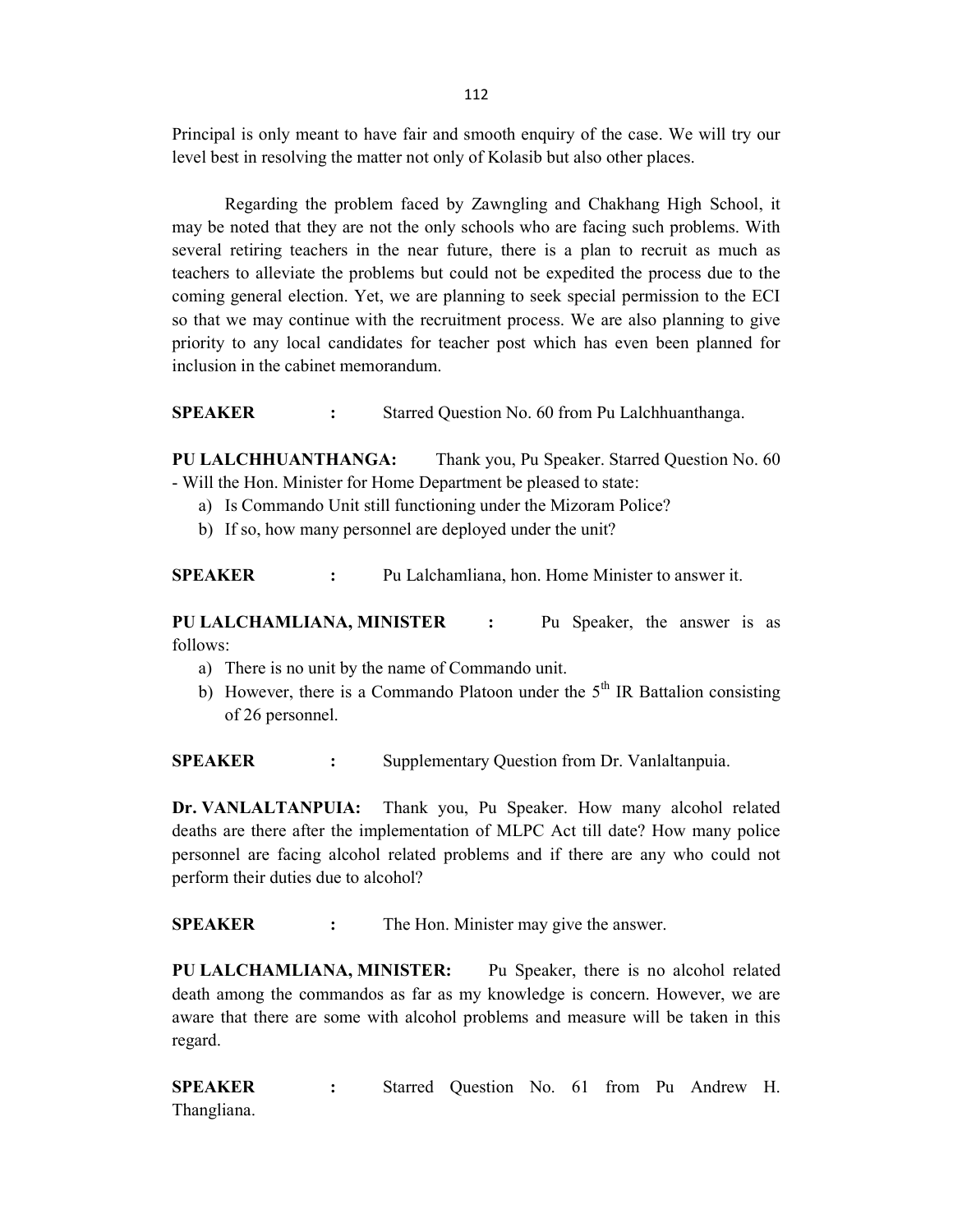PU ANDREW H. THANGLIANA: Thank you, Pu Speaker. Starred Question No. 61- Will the Hon. Minister for Tourism be pleased to state:

 Is there any proposal to continue with construction of Guest House at Kawnpui Hmar Veng?

SPEAKER : The hon. Minister may answer.

PU ROBERT ROMAWIA ROYTE, MINISTER: Pu Speaker, construction of the said guest house could not be continued as the project ended in 2015-2016.

**SPEAKER** : Supplementary Question from the questioner.

PU ANDREW H. THANGLIANA: Thank you, Pu Speaker. The said guest house had been left uncompleted for around two years. It is much desirable if it is continued as there is no other guest house in the areas around.

 Besides, I would like to add that there are several historical sites at Kawnpui but are not accessible at the moment. I beg the Hon. Minister to take necessary steps for construction of approach roads of such important sites. Thank you.

SPEAKER : Dr. F. Lalnunmawia.

Dr. F. LALNUNMAWIA: Thank you, Pu Speaker. Is it possible to renovate several historical sites in the southern outskirt of Aizawl? Besides, will it be possible to renovate the old house of chief of Lungleng, Pu Khamliana?

SPEAKER : Pu Vanlalhlana.

PU VANLALHLANA: Thank you, Pu Speaker. I would like to ask how many tourist lodges are there in Mizoram and if there is a plan privatized them. How many had been privated and how many of them remain under the Government?

SPEAKER : The hon. Minister may answer.

PU ROBERT ROMAWIA ROYTE, MINISTER: Pu Speaker, the question of unfinished work mentioned by Pu Andrew H. Thangliana is true and the government too is much aware of it. However, nothing much can be done at the moment as the project had been delinked. We are in search of another source of fund for its continuation and we do hope a positive result shortly. The case of historical sites also is important one and will be noted.

There is the same problem in the southern areas as mentioned by Prof. F.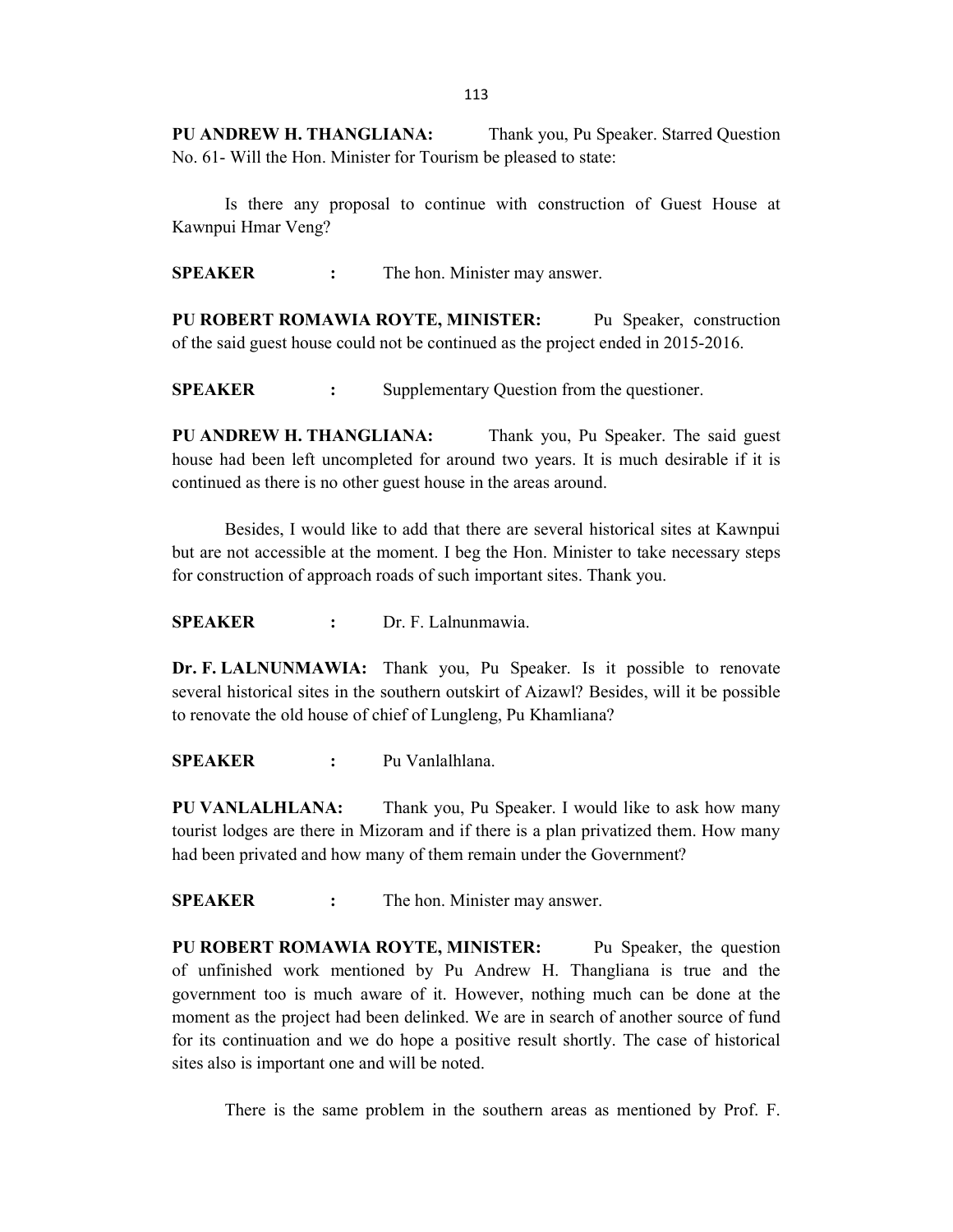Lalnunmawia and they are under the taken care of PIDCC. It could not be renovated immediately unless the scheme is revived.

 Regarding numbers of tourist lodge being privatized, I could not answer it exactly as it differs from the original question. However, it is a fact that there are some lodges which had been privatized due to financial reasons.

SPEAKER : Starred Question No. 62 will be skipped as Pu VL Zaithanzama, the questioner is absent today. So, we shall move to Starred Question No. 63 to be asked by Pu ZodintluangaRalte.

PU ZODINTLUANGA RALTE: Thank you, Pu Speaker. Starred Question No. 63 - Will the Hon. Minister for Health & Family Welfare Department be pleased to state:

- a) The estimate amount of fund to be allocated for the cost of blood during financial year 2019-2020?
- b) How much was spent for the same during 2018-2019?

SPEAKER : The hon. Minister to answer it.

Dr. R. LALTHANGLIANA, MINISTER: Pu Speaker, the answer is as follows:

- a) There is no estimate for the cost of blood. However,  $\overline{\xi}200$  lakh is proposed in the budget estimate as blood processing fee.
- b) Blood is donated by voluntary donors free of cost. There is no money spent for the cost of blood.

Thank you.

SPEAKER : Pu Zodintluanga to ask Supplementary Question.

PU ZODINTLUANGA RALTE: Pu Speaker, will private hospitals also be covered by the donated bloods?

SPEAKER : The hon. Minister to answer it.

Dr. R. LALTHANGLIANA, MINISTER: Pu Speaker, private hospitals could not be included at the moment.

SPEAKER : Starred Question No. 64 to be asked by Pu Ramthanmawia.

PU RAMTHANMAWIA: Thank you, Pu Speaker. Starred Question No. 64 - Will the hon. Minister for Health Department be pleased to state: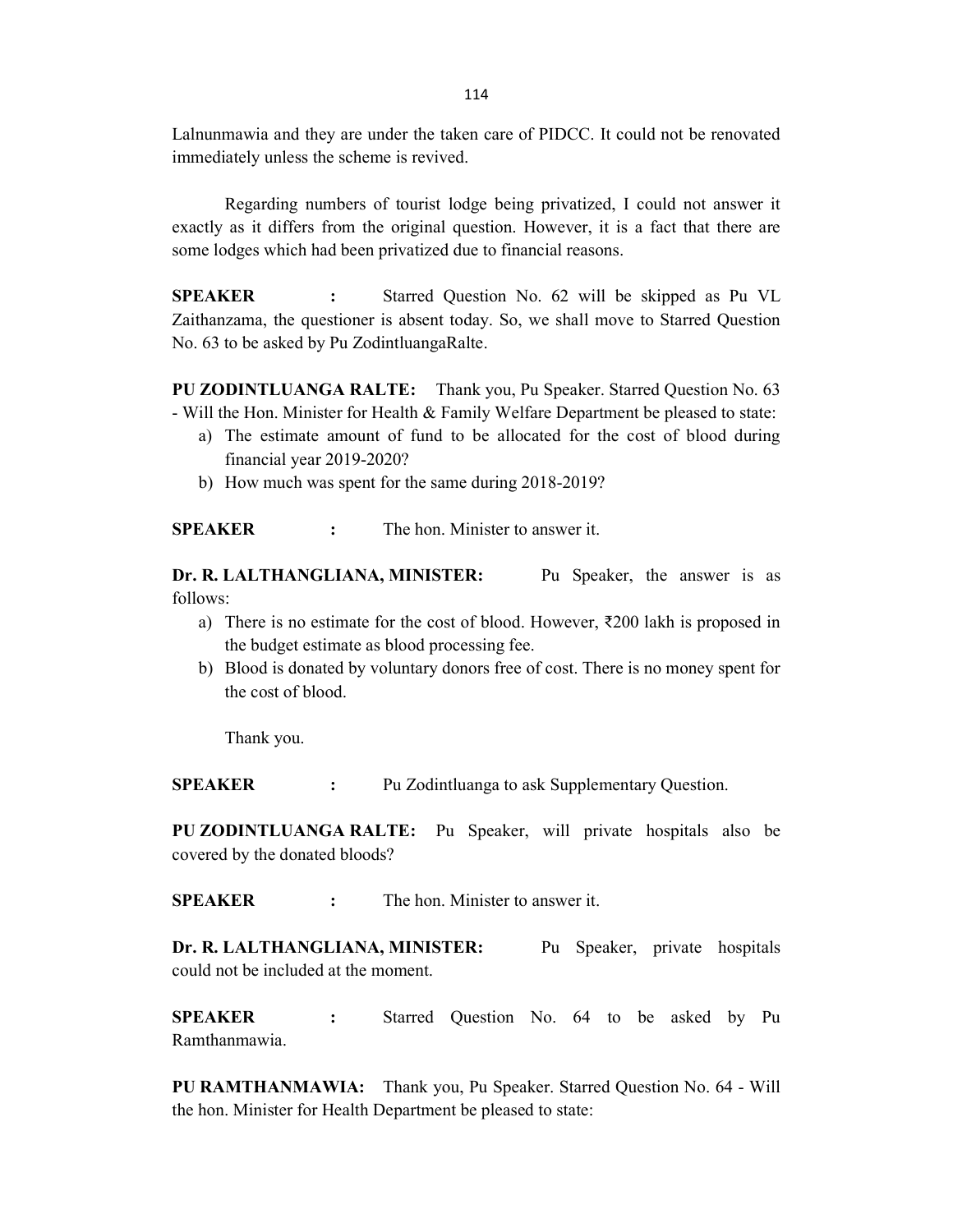- a) If Farkawn, Khawbung and Bungzung PHC are proposed to be upgraded to CHC? If so, when will it be implemented?
- b) Whether there is a proposal to upgrade Sesih PHC to a full-fledged PHC and, if so, when?
- c) If there is a plan to place a sub-Centre at Leisenzo, and, if so, when?
- d) Whether there is a plan to open PHC at Vaphai; and, if so, when?

SPEAKER : The Hon. Minister concerned to answer it.

Dr. R. LALTHANGLIANA, MINISTER: Pu Speaker, the answer is as follows:

- a) At the moment, there is no proposal for upgradation of PHC of Farkawn, Khawbung and Bungzung.
- b) Sesih PHC is already being upgraded to a full-fledged PHC. However, it could not fully function due to shortage of staff but we hope to put into function very soon.
- c) There is no proposal for establishment of sub-Centre at Leisenzo at the moment.
- d) There is no proposal for establishment of PHC at Vaphai.

**SPEAKER** : Pu LalrintluangaSailo to ask Supplementary Question.

PU LALRINTLUANGA SAILO: Pu Speaker, I would like to ask if it is possible to post a doctor at PHC of Marpara and Phuldungsei.

SPEAKER : Pu Lalduhoma.

PU LALDUHOMA : Thank you, Pu Speaker. We have all necessary equipments at Thenzawl Hospital for dental department except dental doctor. May such doctor be posted if we could find one?

 Besides, the proposed buildings for Nursing School and Nursing Hostel have been constructed at TarpiTlang at Serchhip. When will such be put to function?

 Lastly, the existing building of Serchhip Hospital has now becoming old. May this be reconstructed soon?

SPEAKER : The Hon. Minister may now answer.

Dr. R. LALTHANGLIANA, MINISTER: Pu Speaker, Regarding Pu Lalrintluanga's Question, I would like to inform him that one AYUSH doctor was posted recently at Phuldungsei; I could not say when doctor will be posted at Marpara. Meanwhile, recruitment for 31 doctors is in process.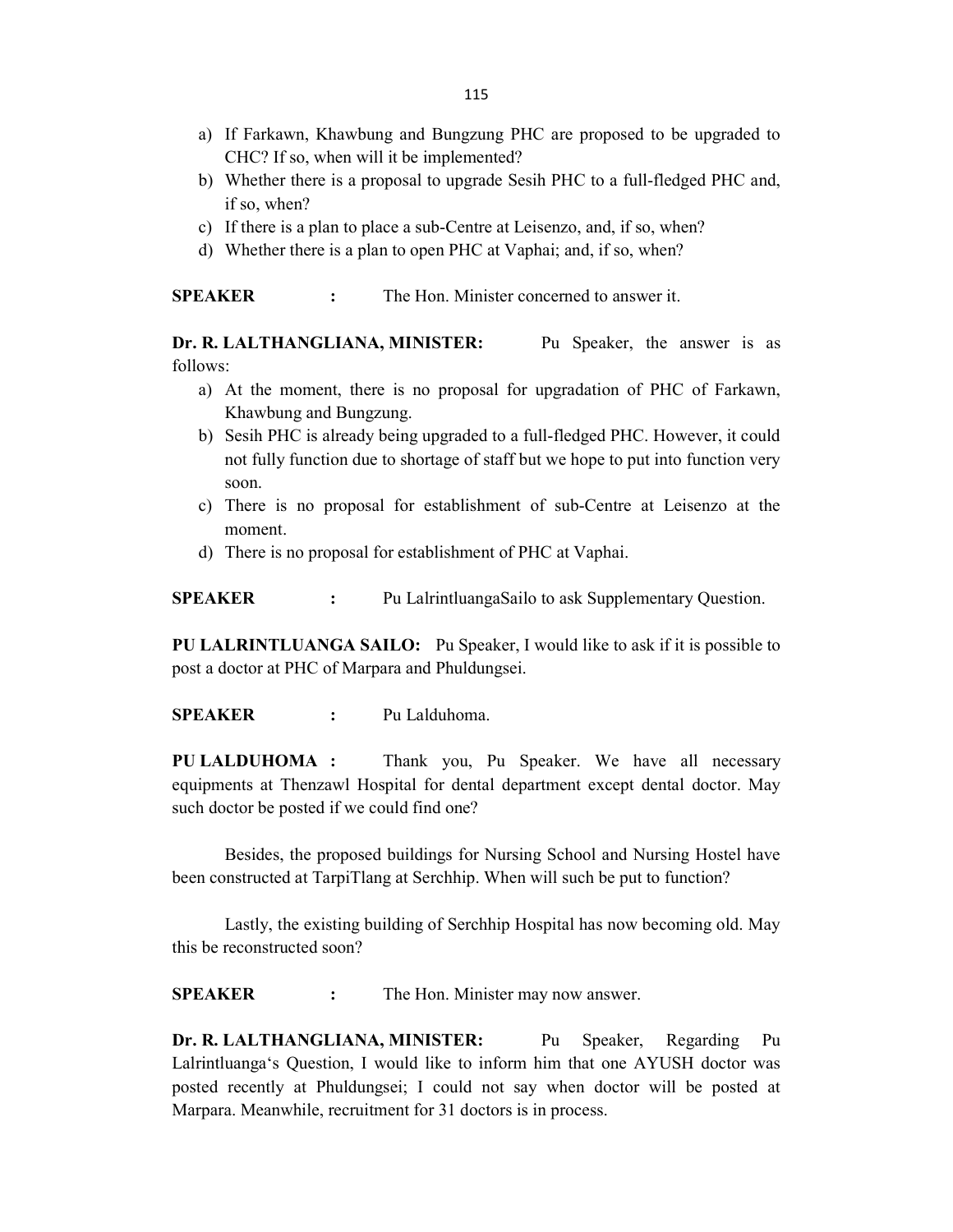116

We will look into the point mentioned by Pu Lalduhoma. I had visited nursing school and nursing hostel at Serchhip and proposal for renovation has been submitted to the 15<sup>th</sup> Finance Commission. I do hope it is successful. I would also like to add that all possible efforts will be made for the establishment of a good and advanced hospital at Serchhip.

SPEAKER : Pu Vanlalhlana may now ask Starred Question No. 65.

PU VANLALHLANA: Thank you, Pu Speaker. Starred Question No. 65 - Will the Hon. Minister for Urban Development & Poverty Alleviation be pleased to state:

- a) Number of beneficiaries under PMAY during 2018-2019?
- b) The amount given as the  $1<sup>st</sup>$  installment?
- c) If this scheme planned to be continued?

 Pu Speaker, with your kind permission, I would like to add that some people started constructing their houses through this scheme and yet not completed. So, the  $2<sup>nd</sup>$  installment is eagerly awaited. However, there is a rumour of delinking the scheme. So, I beg that the scheme be continued.

SPEAKER : The Hon. House Leader may answer.

PU ZORAMTHANGA, CHIEF MINISTER: Pu Speaker, the PMAY scheme is meant for during 2015-2022. Therefore, there are no beneficiaries selected for 2018- 2019 in particular. It is a Central Government Scheme and it will be continued as long as the central government continues the scheme.

**SPEAKER** : The Question hour is now over. We shall now move on to another business. Let us call upon Dr. R. Lalthangliana, hon. Minister to lay statement of correction regarding his answer to Starred Question No. 122, Ballot No. 45 and Unstarred Question No. 6, Ballot No. 19.

Dr. R. LALTHANGLIANA, MINISTER: Pu Speaker, with your kind permission, I lay the following Statement of Correction on the table of this august House:

- i) A statement of correction on the reply given on the  $18<sup>th</sup>$  March, 2019 to starred Question No. 122, Ballot No. 45 asked by Pu Lalchhuanthanga regarding Mizo Carbon Product.
- ii) A statement of correction on the reply given on the  $18<sup>th</sup>$  March, 2019 to unstarred Question No. 6, Ballot No. 19 asked by Pu Lalduhoma regarding Higher & Technical Department.

SPEAKER : Let the copies be distributed. Let us now call upon hon. Home Minister Pu Lalchamliana to move the official resolution received from him,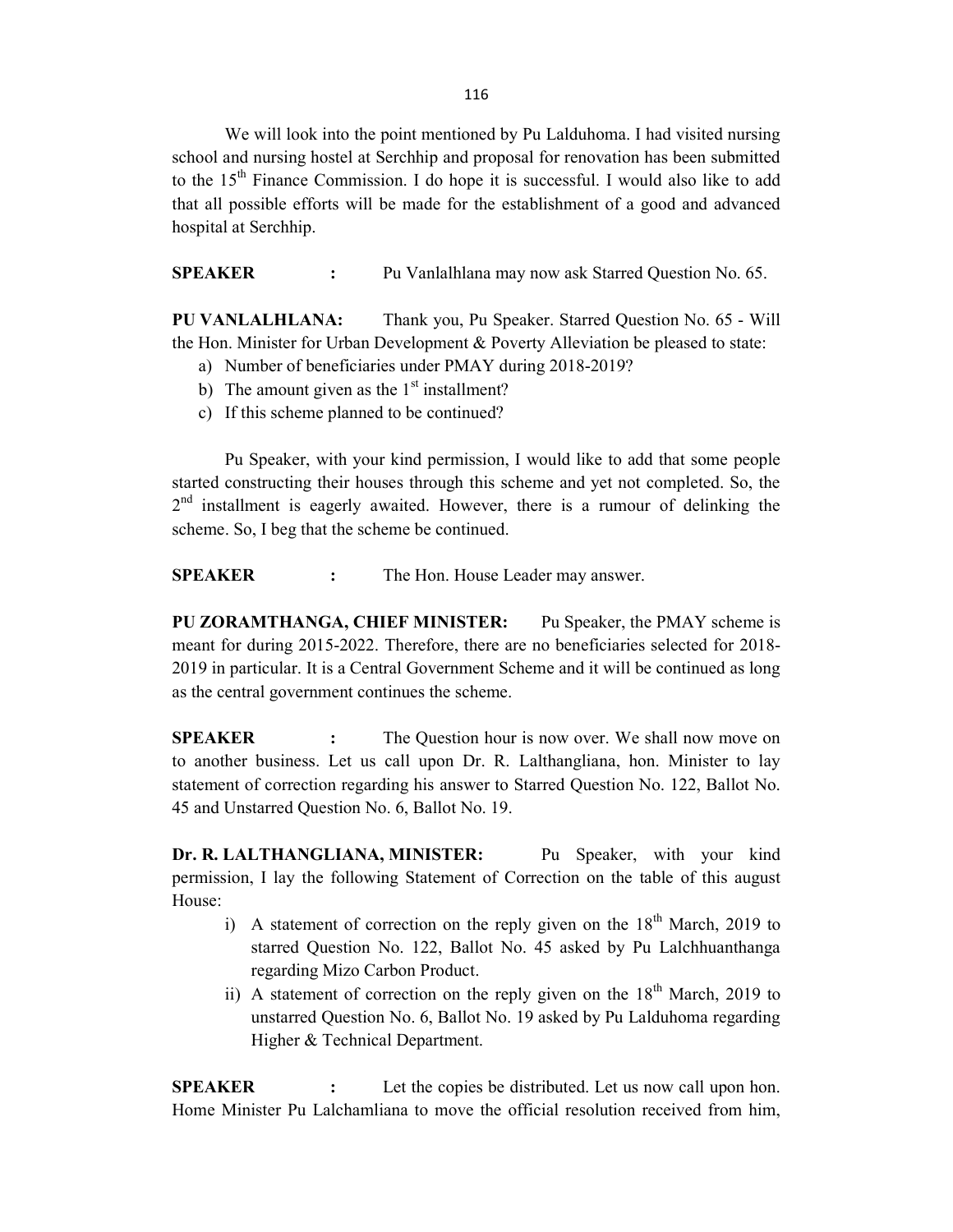which runs as follows:

 "That this House resolves to impress upon the Government of India its inequivocal opposition to the Citizenship Amendment Bill, 2019 already passed by the Lok Sabha that seeks to amend the Citizenship Act, 1955 to make illegal migrants eligible to be given Indian Citizenship on the basis of religion and that this House urge upon the Government of India not to re-introduce the bill in any form in future."

PU LALCHAMLIANA, MINISTER: Thank you, Pu Speaker. It is a fact nowadays that The Citizenship Amendment Bill, 2016 is an issue which struck the whole of our community. It is evident that our society is really concerned about the dangers imposed by this proposed act. Even though there is a resolution passed in this connection already during the  $7<sup>th</sup>$  Assembly, I opined it is necessary to move this resolution in the new  $8<sup>th</sup>$  Assembly as well.

 Pu Speaker, as we may aware, the Citizenship Act of India was passed in 1955 which provides aliens a way to become citizens of India through registration and naturalization. According to this proposed amendment, the illegal immigrant as stated in the Act of 1955 is amended. According to the amendment, the people belonging to religious minorities viz. Hindu, Sikh, Buddhist, Jain, Parsis and Christian living in Afghanistan, Bangladesh and Pakistan who came to India and admitted under 'The Passport Entry into India Act, 1920' Section 2, Sub-Section 2, Clause C or Foreigners Act, 1946 or other laws made under this act shall not be treated as illegal migrants.

 Besides, it also requires the illegal immigrants to stay only for 6 years so as to apply for Indian citizenship which used to be 11 years before the amendment. There is a huge opposition from the civil societies and political parties from the North East also.

So, I hereby move the resolution "that this House resolves to impress upon the Government of India its unequivocal opposition to the Citizenship Amendment Bill, 2019 already passed by the Lok Sabha that seeks to amend the Citizenship Act, 1955 to make illegal migrants eligible to be given Indian Citizenship on the basis of religion, and that this House urge upon the Government of India not to re-introduce the bill in any form in future" in this august House. Thank you, Pu Speaker.

SPEAKER : We shall now have discussion on the resolution. Let us call upon Pu Zodintluanga to start the discussion.

PU ZODINTLUANGA RALTE: Thank you, Pu Speaker. We are all aware of the negative effects of Citizenship Amendment Bill. Meanwhile, it seems unnecessary that this resolution has been moved for the second time after being passed recently in this same house.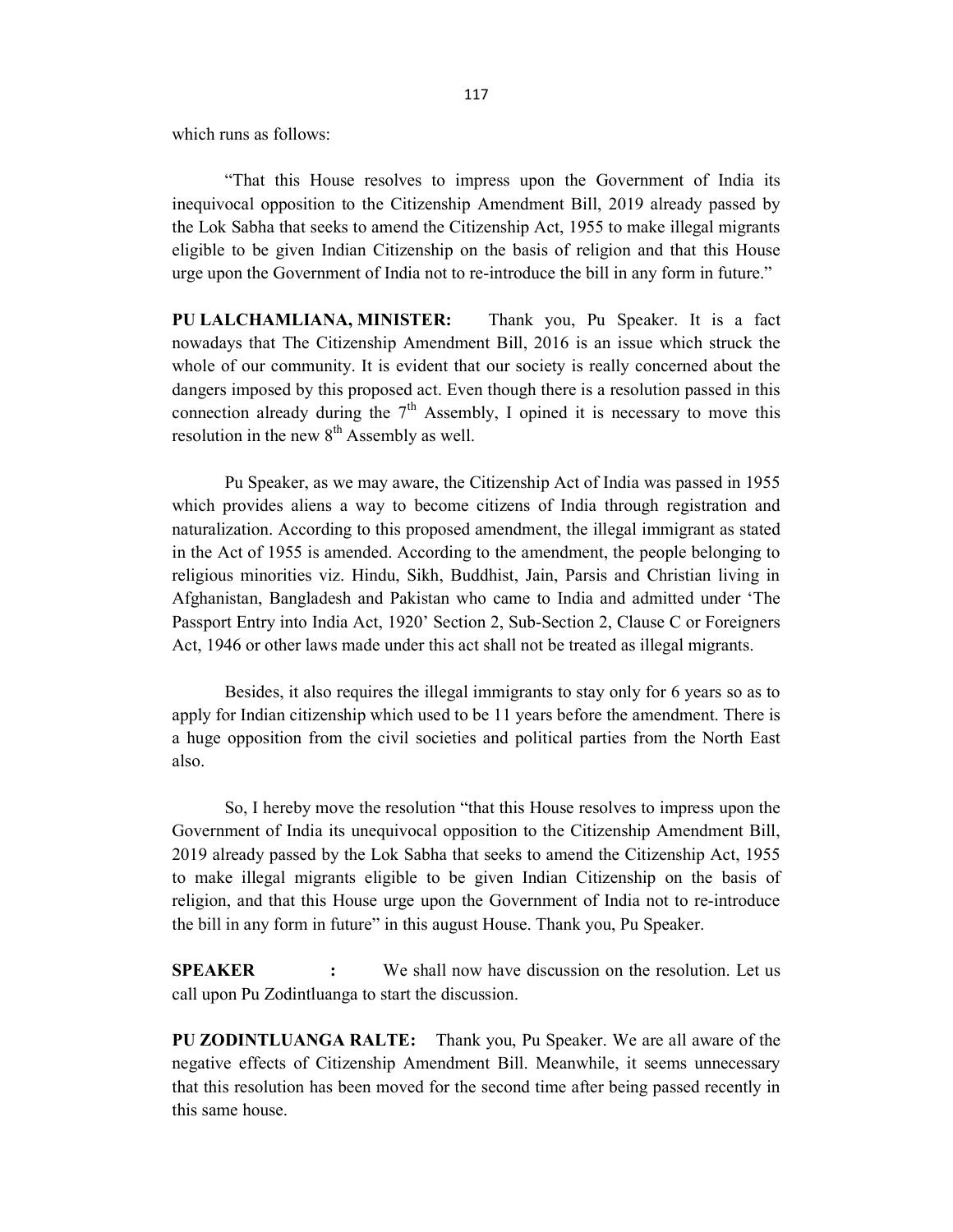118

 What is more important for our government is not to cooperate with the party who is in favor of this Bill. As stated earlier, the political parties of North East India as well as civil societies are opposing the bill. However, the BJP party is trying to pass the bill. It is very unfortunate that the party who is in power in our state is still cooperating with BJP which seems to be more serious than merely passing this resolution. Thank you.

SPEAKER : Pu Lalruatkima.

PU LALRUATKIMA, MINISTER: Thank you, Pu Speaker. I am really happy that this resolution has been moved by the Hon. Minister. This government has extended its opposition to the central government during this short period in power indicating the government takes the matter very seriously.

 The contents of the amendment have been already stated. It imposes a thread to the secular as well as the equality principle contained in the constitution of India. We sent delegates to the central government so as not to pass the bill. I hope this resolution may serve as an important measure opposing the bill and I am suopporting the resolution. Thank you.

SPEAKER : Pu Vanlalthlana.

Dr. VANLALTHLANA: Thank you, Pu speaker. It is my opinion that the present party who are in power should first withdraw from NEDA after which we should only discuss this resolution. The Citizenship Bill has been amended five times in the past. There is no other time it has been opposed as this time for its intention is separation in the name of religion.

BJP takes measures by giving refugee status to illegal immigrants and the increasing of Parsiswhere as Buddhists and as of Christians is just a cover. We are about to adopt Hindu religion apart from this citizenship and the BJP will also seek rules for the non-Hindus which means the Christians in particular will face many more challenges. Our constitution will become vulnerable due to religious fanatic, our cohesion will be powerless and we could be easily assimilated and that is why we need to work together in harmony. We must join forces so that the RSS, BJP and its allied do not win this Lok Sabha election as this issue is bigger than our party politics and our pride.

 We are a free and peaceful state but they are trying to seize us it with this CAB and that is why we need to oppose this CAB with our votes. Pu Speaker, I support this bill to be passed.

SPEAKER : Hon. Minister, Pu Lalchandama Ralte.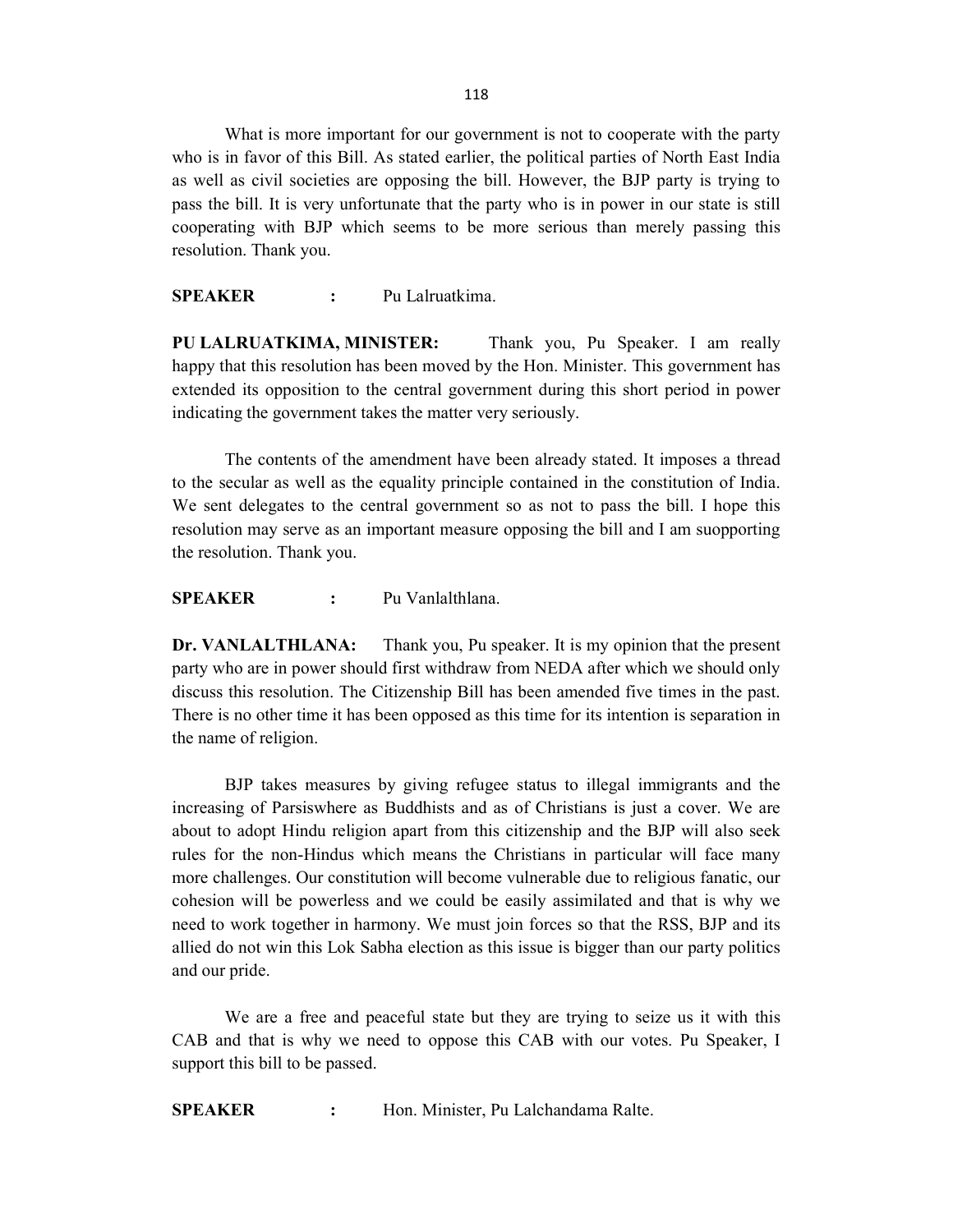PU LALCHHANDAMA RALTE, MINISTER: Thank you, Pu Speaker. It is impressive that our Home Minister presented this Resolution. When CAB, 2016 circulated, the rivalry between the parties did not emerge and we had one voice as a society. It was also unanimously passed during the previous and the present MNF Ministry under the leadership of Pu Zoramthanga and has made persistent effort to oppose this Bill.

 On the other hand, MP election is approaching and I feel that we are trying to play the blame game. As a matter of fact, no one can withdraw themselves and escape the blame. We are told to withdraw from NDA/NEDA while Congress helped formed a BJP Govt. in CADC and ZNP openly joined a common force with BJP during byeelection of Aizawl North-III seat the year before last.

 If this impacts our ethnicity, should not we put aside our party feelings and stride together as one and even our House Leader does not hesitate to step down from power for the cause of the ethnicity. So, i want this Resolution to be passed unanimously so that the Parliament would not reintroduce the bill. Thank you.

SPEAKER : Pu Andrew H. Thangliana.

PU ANDREW H. THANGLIANA: Pu Speaker, political party stand changes according to the political issues. AMC election held 3 years back was of a different issue and the present issue is CAB. We know that BJP led government NDA propagates it and it is clear that NEDA alliance attempts to include CAB in their policy. So, it is surprising that NEDA, a political coalition formed by BJP declared they oppose CAB.

 NEDA was formed by BJP with Shri Amit Shah as the Chairperson and Hemanta Biswas Sarma as its Convener. There are 11 members and MNF is the only member from Mizoram. It has 10 MPs of Lok Sabha and 3 of Rajya Sabha.

 Lastly, the resolution moved by Pu Chama emphasizes the safety of our land, religion and ethnicity and so is hopeful that it will bring us in one. I appeal to all the people and the members to vote in favor of only those who are not involved in NDA so that BJP doesn't win the coming election. (SPEAKER: Get to the Bill; it is not allowed to campaign from here). The ruling party should also have the courage to cut themselves from the allied group so as to make impression to the central. Thank you.

SPEAKER : Pu C. Lalsawivunga.

PU C. LALSAWIVUNGA: Thank you, Pu Speaker. Today's resolution is quite important because it can affect our future generations. However, there are many other Official and Govt. Business to take care of and I was wondering why this resolution is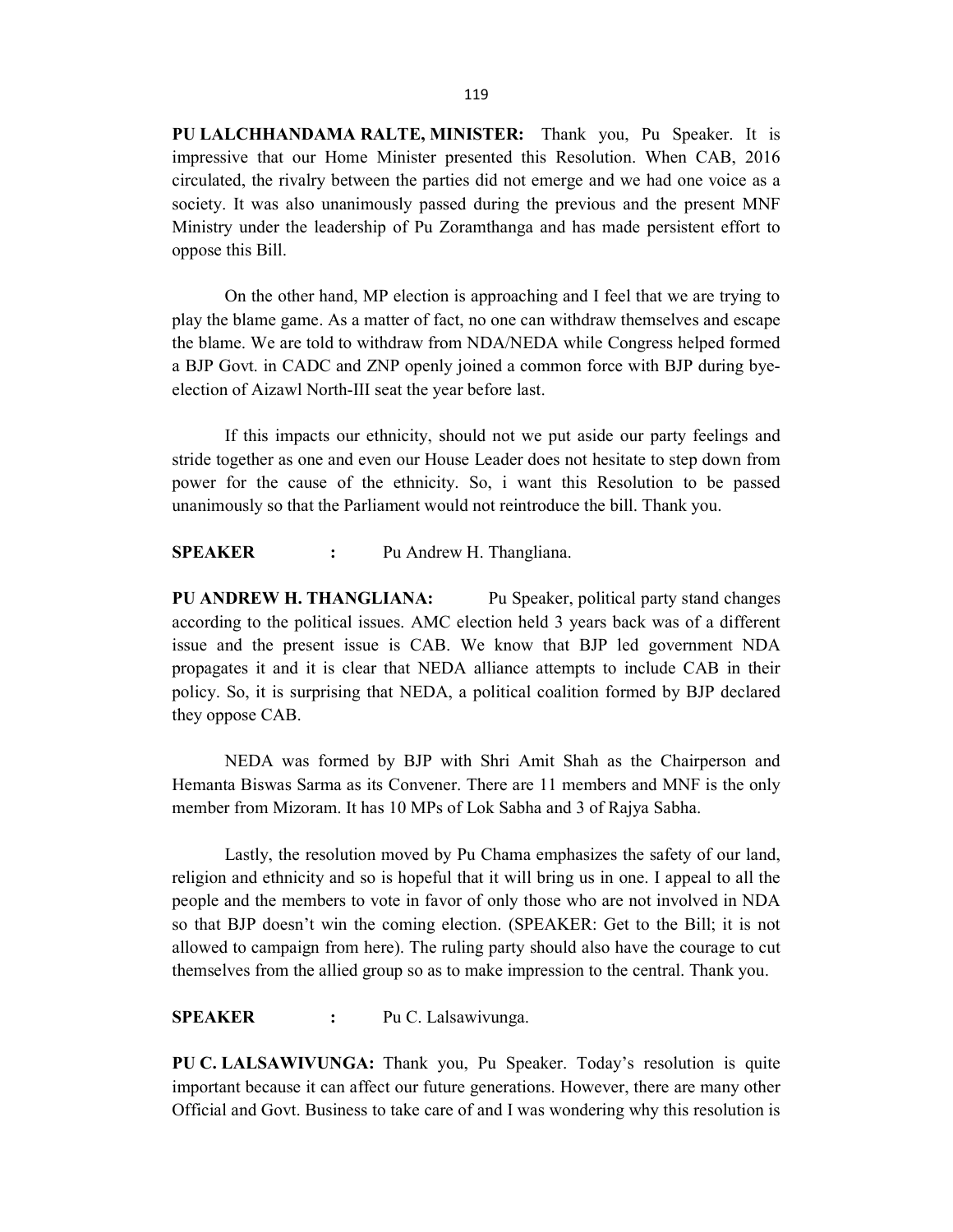emerging as it has already been passed by the House and the Cabinet last year. MP election is approaching and it seems like this resolution is a cover up to win more votes. Thus, passing this resolution is pointless as long as the ruling ministry is member of NEDA. So, if we seriously want to unite as one ethnicity and defend our religion, it is important to break the bond with the party who wants to introduce this Bill. Thank you.

SPEAKER : Hon. Minister, Pu Robert Romawia.

PU ROBERT ROMAWIA ROYTE, MINISTER: Pu Speaker, firstly, it is important to know that all the Mizo people oppose this Bill. Though it has already been passed by the House and the Cabinet, it is a must for the ruling party to move the same in the  $8<sup>th</sup>$  Assembly.

 Secondly, clause 5 of the Assam Accord of 1985 signed by the Govt. of India and the leaders of the Assam Movement contains detection of foreigners in Assam and how to deal with them. There will be major havoc in the North-East if this accord is ignored even by the Parliament. However, there are many in Assam who supports CAB while there are also some who do not. So, we are quite different from them for opposing this bill by 100%.

 The Mizoram Peace Accord concluded by the Govt. of India and the Mizoram National Front too contains safeguarding our religion, cultural and social practices, customary laws and procedures, land ownership and transfer of land, criminal law etc. This House is given special provision as seen on the  $53<sup>rd</sup>$  Constitution Amendment.

 Lastly, we have dealt with certain ethnic issues as this CAB could easily assimilate us. So, I support this Resolution to be passed.

SPEAKER : Pu LalrindikaRalte.

PU LALRINDIKA RALTE: Thank you, Pu Speaker. This House is not a place to play political games but a place to discuss which concern our land and ethnicity. As for me, I support to pass this official Resolution. Thank you.

SPEAKER : Pu Vanlalhlana.

PU VANLALHLANA: Thank you, Pu Speaker. The Mizo society and the North-East states strongly oppose CAB since it is controversial and is quite harmful particularly for Mizoram and Assam. So, the BJP and its alliances need to be defeated which is the only mean to stop CAB from introducing once again in the central. Thank you.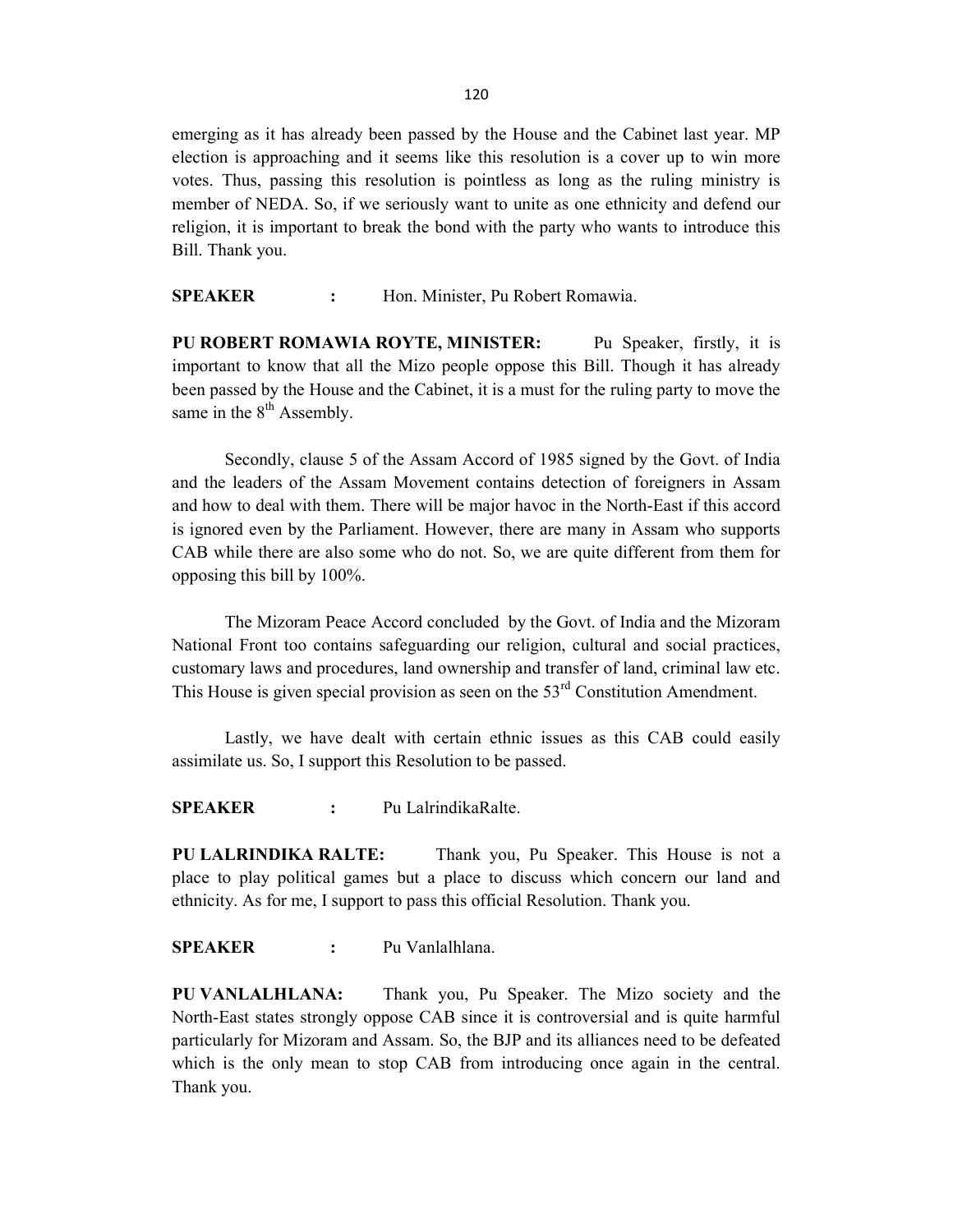SPEAKER : Pu K. Pachhunga.

Dr. K. PACHHUNGA: Thank you, Pu Speaker. I would like to show my gratitude towards all NGOs and the political parties who oppose CAB. However, i would like to clarify that NDA is not the BJP Govt. and there are many Christian members apart from Hindus. Those members of NDA have their respective religions and none are invited to join BJP. It is the same with ZPM working with Congress party who passed the anti-conversion law and also a party who won the election by the votes of Bangladeshi foreigners. So, no party can point at the other party and withdraw themselves from the blame. Anyway, we truly oppose CAB and i support this resolution to be passed for the welfare of our future. Thank you.

SPEAKER : Dr. K. Beichhua.

Dr. K. BEICHHUA, MINISTER: Thank you, Pu Speaker. This is indeed an excellent resolution indicating persistent effort of this Ministry against introduction of CAB anytime, anywhere and any place as necessary.

 Secondly, it seems that the members on your left are not much concerned about this bill as no private resolution concerning this issue is received from them.

 Thirdly, this bill has already been passed during the previous Ministry and the present Ministry passed 'The Mizoram Maintenance of Household Registers Bill' on 18.3.2019 indicating the persistent effort and preparations about CAB.

 Lastly, I appeal to all the members to not use this issue as a political vendetta and take advantage out of it. Thank you.

SPEAKER : Pu TJ. Lalnuntluanga.

PU TJ. LALNUNTLUANGA, MINISTER: Pu Speaker, i opine this is an ideal time to introduce this resolution and the hon. Chief Minister also met with the Prime Minister, Home Minister and other official right after forming the Govt. to discuss this issue.

 The present Ministry gives importance to this resolution and does not want CAB to be introduced once again. As we all know, Mizos are a minor community that needs to be safeguarded and it is not the time for a political feud.

 I want the members to know that we have a reliable Govt. under the leadership of Pu Zoramthanga and the Govt. has also made persistent effort to oppose this Bill and protect its people from ethnic issues. Thus, I support this Resolution. Thank you.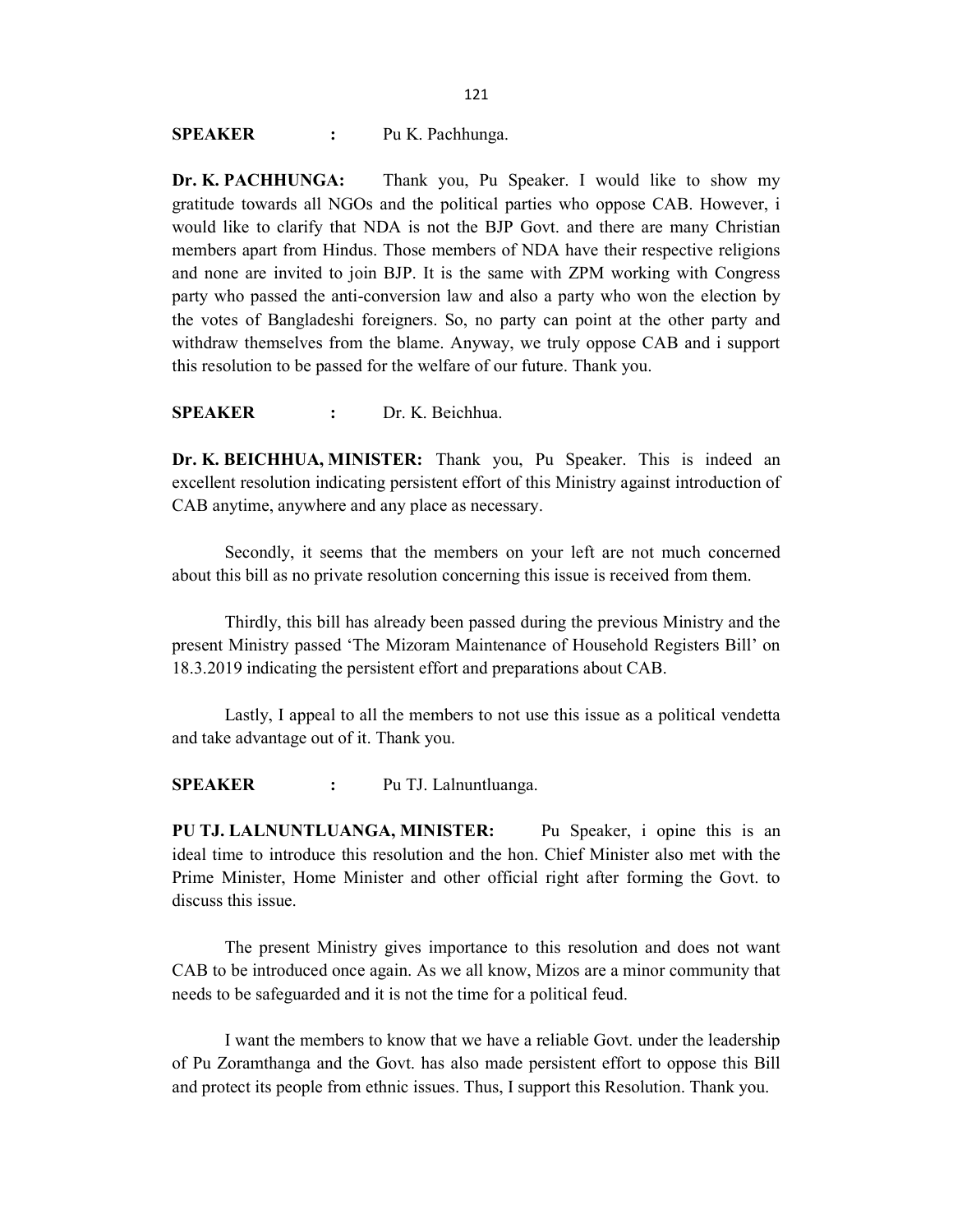SPEAKER : Pu K.T. Rokhaw.

PU K.T. ROKHAW : Thank you, Pu Speaker. I truly support this resolution to be passed; yet, i wonder if the members on your right are brave enough to oppose CAB since NDA is pro-BJP. Thank you.

SPEAKER : Pu Lalduhoma.

PU LALDUHOMA : Thank you, Pu Speaker. When the news of CAB is circulated, we instantly took measures as ZNP and submitted a memorandum to the Chairman of Joint Parliamentary Committee. The President of MPC also submitted a memorandum and the NGOs also called for a community service. So, it seems that this resolution is a cover up for the ruling party to gain more votes in the upcoming MP's election.

 I believe it is not the time to accuse of one party as joining NDA as we already have withdrawn ourselves from it due to the hidden agenda, Hindutva, rewriting Hindu history, education saffronization etc.

 The major issues like selling liquors during the Assembly election are now irrelevant and the CAB, Tax Deduction at Source and Uniform Civil Code are the issues that are now in front of us.

 Our missionaries in the mission fields are afraid of BJP and its alliances and also by the Church communities. Thus, we need to overpower BJP and it is certain that this party alone cannot form a Govt. unless it is backed up by its alliances. So, the best is to withdraw ourselves from NEDA (Pu LALRINTLUANGA SAILO: Is NEDA included in our Resolution?) …. It is connected as NEDA is a political coalition formed by the party who propagates CAB. (….Interruption…)

 It is obvious what we must do or not if we claimed ourselves a Mizo and a Christian. Thank you, and i support this resolution.

SPEAKER : We will have recess and continue with our business at 2:00 PM

### 2:00 PM

SPEAKER : We will continue with our business and i request the Hon. House Leader, Pu Zoramthanga.

PU ZORAMTHANGA, CHIEF MINISTER: Pu Speaker, we introduced this Resolution so as to prove that we oppose the Lok Sabha on passing CAB. We had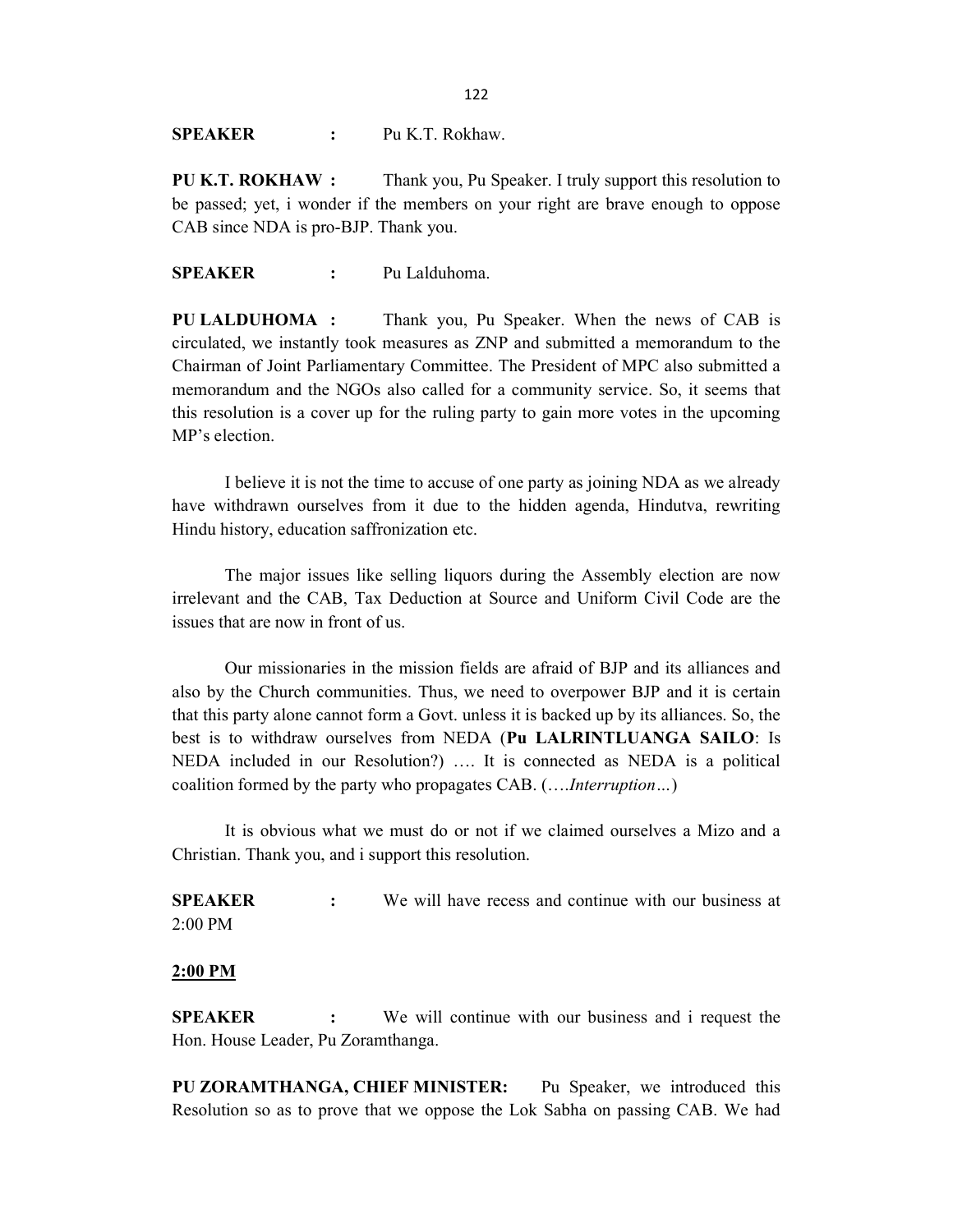opposed this bill many times before and that is why the previous Ministry too had passed the Resolution.

 Just to be clear, this Bill was passed by the Lok Sabha and was adjourned by the Rajya Sabha. However, the BJP leaders insisted to pass to it and we, as its alliances even raised questions. NEDA and NDA is the same and MNF joined NDA branch in 2014 together with ZNP, MPC and MDC. That is our only connection with BJP till today and it is the first time we heard when Pu Lalduhawma claimed we had withdrawn from NDA. (PU LALDUHOMA: We published a Press Release on Aug, 2016 that the MNF separately joined NEDA)

 NEDA and NDA is the same. Anyway, we are busy pointing one another and it is obvious who works with during by-election and who helps BJP formed a Govt. at CADC.

 Anti-conversion Law is what we the Christians disliked the most but we all know it was passed during the Congress Ministry. So, no one is safe from the accusations and i even told the Home Minister that we would withdraw from NDA if CAB is passed. We, along with other leaders of the North-east states made persistent effort to oppose this Bill and MNF doesn't want to be in alliance with those parties of pro-CAB. So, I support this Resolution to be passed unanimously. Thank you.

**SPEAKER** : I request the Hon. Minister, Pu Lalchamliana to windup discussion of the Bill and beg the House to pass it.

PU LALCHAMLIANA, MINISTER: Thank you, Pu Speaker. It is impressive that the official Resolution moved by me had been discussed by 15 members. I request the House to pass the Resolution, "That this House resolves to impress upon the Govt. of India its unequivocal opposition to the Citizenship Amendment Bill, 2019 already passed by the Lok Sabha that seeks to amend the Citizenship Act, 1955 to make illegal migrants eligible to be given Indian Citizenship on the basis of religion and that this House urge upon the Govt. of India not to reintroduce the bill in any form in future"

SPEAKER : We will take a vote. Those in favor of the Resolution may say, "Yes" (Members: Yes). Now, those not in favors may say, "No". The House has unanimously passed this Official Resolution. (PU LALCHAMLIANA, MINISTER: Thank you, Pu Speaker)

 We will proceed to Financial Business and i request the Hon. Chief Minister to move for discussion -

- i) Supplementary Demand for the year 2018-2019
- ii) Vote on Account (April-July, 2019)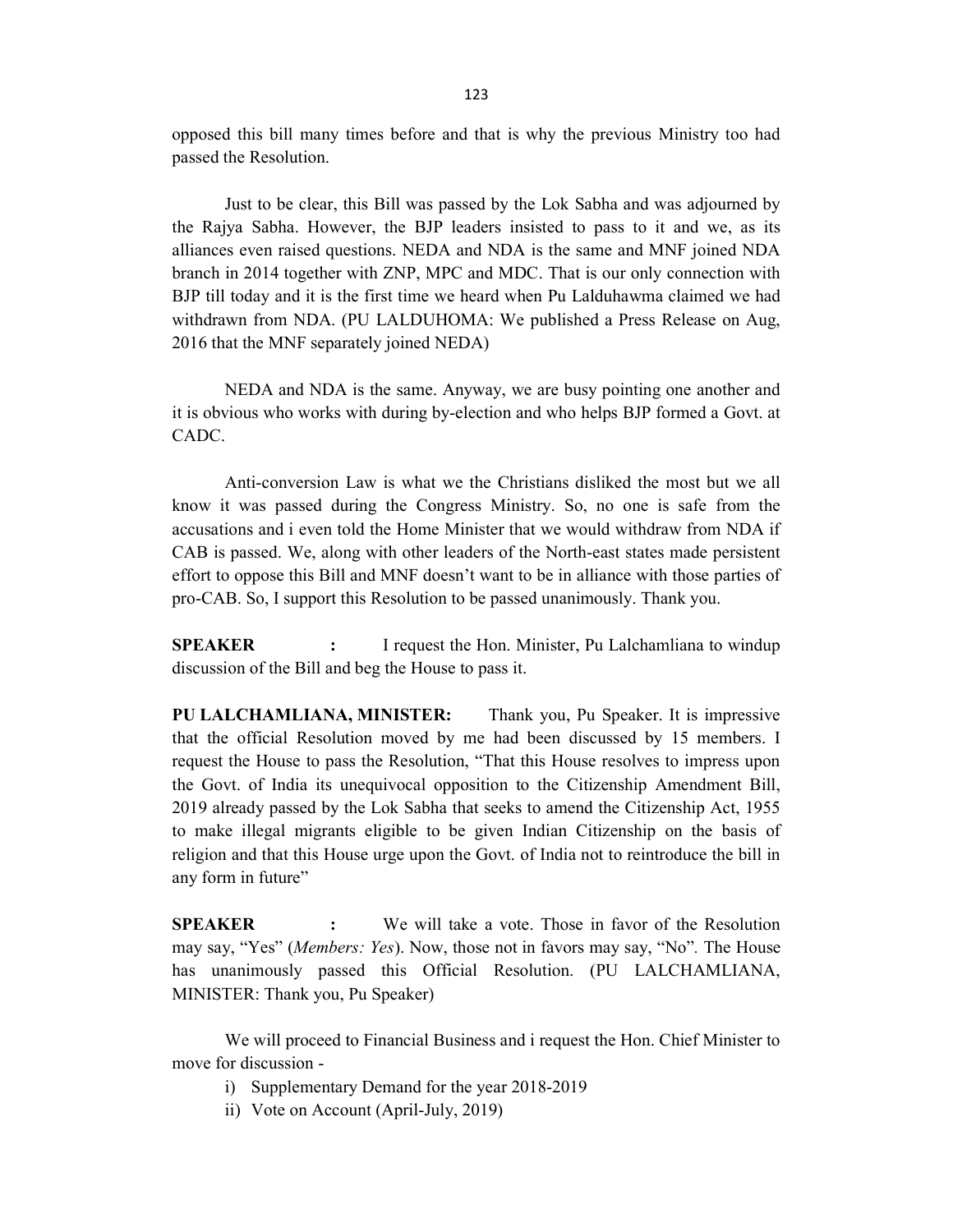iii) Additional Grant for Regularization of Excess Expenditure for meeting expenses during 2012-2013, 2013-2014, 2014-2015 and 2015-2016.

PU ZORAMTHANGA, CHIEF MINISTER: Pu Speaker, Supplementary Demands for Grants 2018-2019 is the Appropriation No.1 Bill, 2019. As we know, sometimes the actual expenditure incurred exceeds the approved grants of the House and the grants authorized by the House falls short of the required expenditure and so an estimate needs to be presented before the House for Supplementary or Additional grants. The total is  $\overline{2}29,265,583,000$ . So, it would be appreciated if the House passed the Supplementary Demands.

**SPEAKER** : We have heard about the Supplementary Demands and Vote on Account from the Chief Minister. Any question?

PU VANLALHLANA: Pu Speaker, the figure of the Supplementary Demand written on the Budget Speech and on the Bulletin is not the same and the Regularization of Expenditure is ₹813 crore on the Budget Speech while it is ₹357.46 crore on the Bulletin. So, which is the correct figure?

SPEAKER : Pu Lalduhoma

**PU LALDUHOMA** : Pu Speaker, it is a serious matter to miscalculate  $\overline{\ell}2,926$ crore in a year and it would be appreciated if the Supplementary Demand is decreased.

 Excess Expenditure is also for 4 years and it was regularized by PAC after the concerned departments could not resolve it. The departments knew their budget and it is regretted that the expenditure highly exceeds the budget. So, we need to be more careful.

SPEAKER : I request Hon.e Chief Minister, Pu Zoramthanga.

PU ZORAMTHANGA, CHIEF MINISTER: Pu Speaker, in response to Pu Vanlalhlana, the total doesn't match because it is the additional grant. In response to Pu Lalduhoma, our development will be tampered if there is no Supplementary Demand and that is why we are willing to have as much as possible. I request the House to pass the Supplementary Demand for Grant 2018-2019 with a total of ₹29,26,55,83,000/-

**SPEAKER** : The Hon. Chief Minister has begged the House to pass -

- i) 1.Supplementary Demand for the year 2018-2019,
- ii) 2.Vote on Account (April-July, 2019),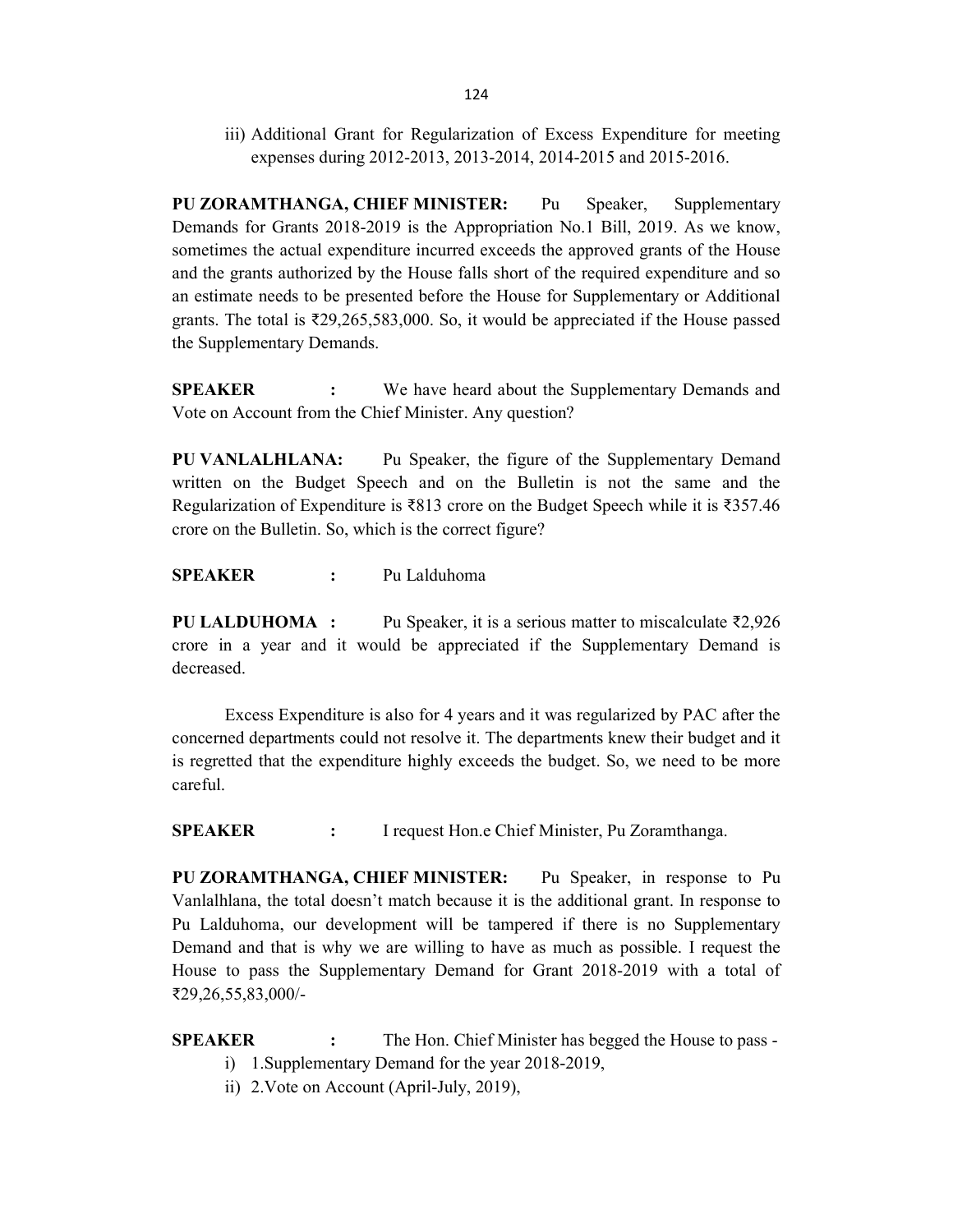iii) 3.Additional Grant for Regularization of Excess Expenditure for meeting expenses during 2012-2013, 2013-2014, 2014-2015 and 2015-2016.

 Those in favor may say, "Yes" (Members: 'Yes') and also those not in favor may say "No". The House has unanimously passed the Demands. (Pu ZORAMTHANGA, CHIEF MINISTER: I have not brought out the Excess Expenditure and Vote on Account as yet)

 We need to pass the Bill so that the Supplementary Demand that we passed can be initiated. I request Pu Zoramthanga, Hon. Chief Minister to introduce "The Mizoram Appropriation (No.1) Bill, 2019" in the House.

PU ZORAMTHANGA, CHIEF MINISTER: Pu Speaker, I beg the House to introduce "The Mizoram Appropriation (No.1) Bill, 2019".

SPEAKER : Do we all agree? Let it be introduced.

PU ZORAMTHANGA, CHIEF MINISTER: Pu Speaker, I hereby introduce "The Mizoram Appropriation (No.1) Bill, 2019" in the House.

**SPEAKER** : Let the copies be distributed. The Bill is introduced and i request the hon. Chief Minister to move the House for discussion.

PU ZORAMTHANGA, CHIEF MINISTER: Pu Speaker, I move the House to pass "The Mizoram Appropriation (No.1) Bill, 2019"

**SPEAKER** : Any member in favor say "Yes" (*Members: Yes*) and any member not in favor may say "No". The House has unanimously passed "The Mizoram Appropriation (No.1) Bill, 2019"

PU ZORAMTHANGA, CHIEF MINISTER: Thank you, Pu Speaker.

SPEAKER : I request Pu Zoramthanga, Hon. Chief Minister to introduce "The Mizoram Appropriation (Vote on Account) (No.2) Bill, 2019"

PU ZORAMTHANGA, CHIEF MINISTER: Pu Speaker, I beg leave of the House to introduce "The Mizoram Appropriation (Vote on Account) (No. 2) Bill, 2019".

SPEAKER : Do we all agree? If so, let the copies be distributed. The Bill is introduced and i request the hon. Chief Minister to move the House for discussion and pass the Bill.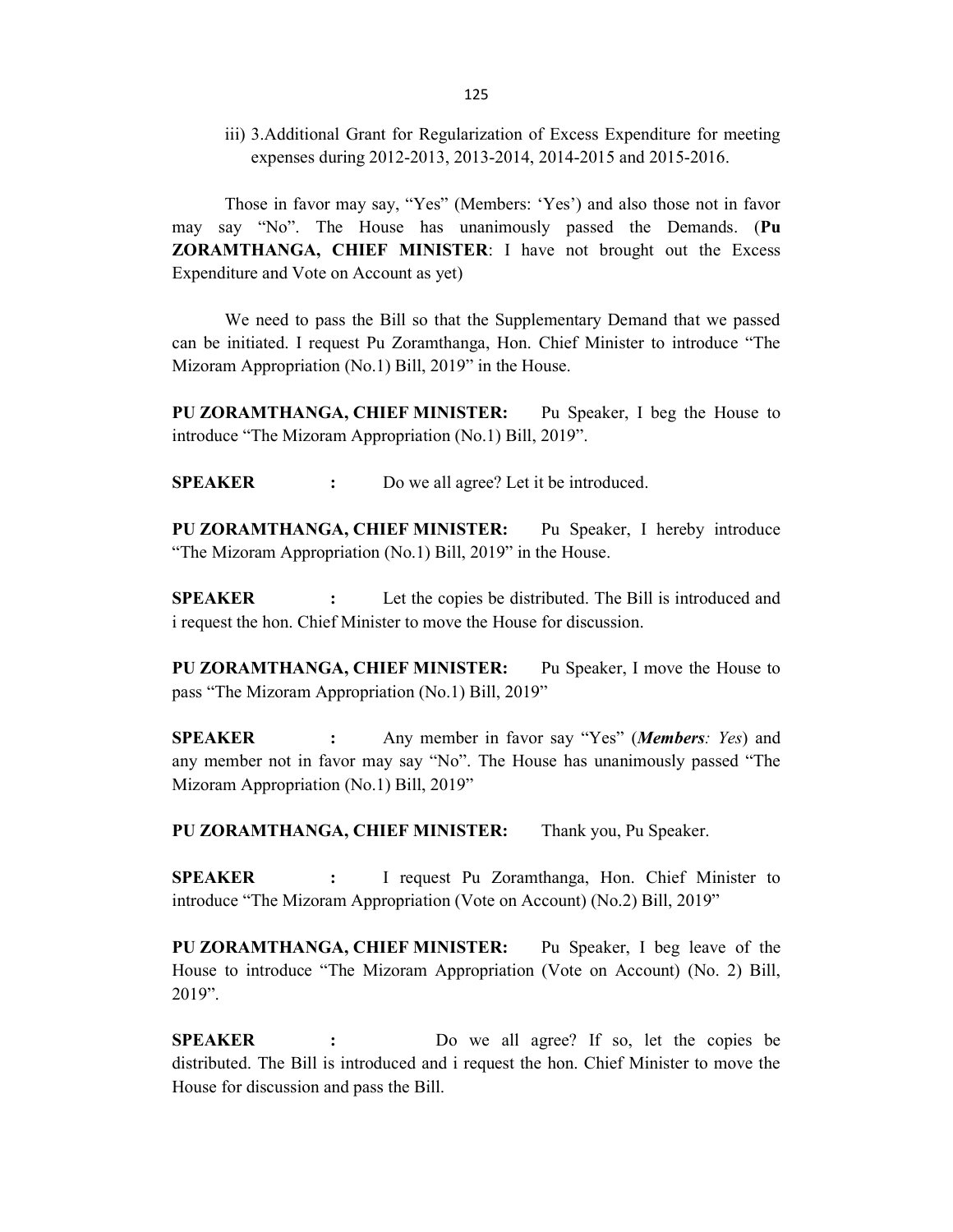PU ZORAMTHANGA, CHIEF MINISTER: Pu Speaker, Vote on Account is used but since the Election Commission denied as an expenditure, it is functioning as Vote on Account for now. The Charge Expenditure is  $\bar{\ell}2,34,19,57,000$  and the total to be voted is ₹35,88,85,53,000. Though the total is ₹35,88,85,53,000, the charge expenditure is ₹2,34,19,57,000 and so we do not need to vote. I beg leave of the House to pass the voted expenditure i.e., ₹35,88,85,53,000.

**SPEAKER** : Members who are in favor may say, "Yes" (Members: Yes); any member not in favor may say "No". The House has unanimously passed "The Mizoram Appropriation (Vote on Account) (No. 2) Bill, 2019" (CHIEF MINISTER: Thank you, Pu Speaker.)

 I request Pu Zoramthanga, Hon. Chief Minister to beg leave of the House to introduce "Additional Grant for Regularization of Excess Expenditure for meeting expenses during 2012-2013, 2013-2014, 2014-2015 and 2015-2016"

PU ZORAMTHANGA, CHIEF MINISTER: Pu Speaker, I beg leave of the House to introduce "The Mizoram Appropriation (No. 3) Bill, 2019, 'Regularization of Excess Expenditure"

**SPEAKER** : Do we all agree? If so, I request the Hon. House Leader to proceed.

PU ZORAMTHANGA, CHIEF MINISTER: Pu Speaker, I hereby introduce "Re-appropriation Bill No. 3, 2019".

SPEAKER : Let the copies be distributed. I request the Hon. Chief Minister to move the Bill and beg the House for a pass. (PU R. LALZIRLIANA, MINISTER: Pu Speaker, I have something to say) Let him introduce first.

PU ZORAMTHANGA, CHIEF MINISTER: Pu Speaker, thank you. Regularization of Excess Expenditure which started during our absence from the ministry consequenltly affected this Ministry. The PAC, under the chairmanship of Pu Duhoma and Pu Ruatkima had taken up the revise and developing the paper works. Since it was already introduced, we have no choice but to adopt it. As such is the case, I present this paper to this House.

SPEAKER : Let us invite our hon. Minister Pu R. Lalzirliana.

PU R. LALZIRLIANA, MINISTER: Pu Speaker, thank you. I have never been more excited and grateful for the passing of a budget during my 21 years of serving the public. I have to give credit where credit is due and thank our hon. Chief Minister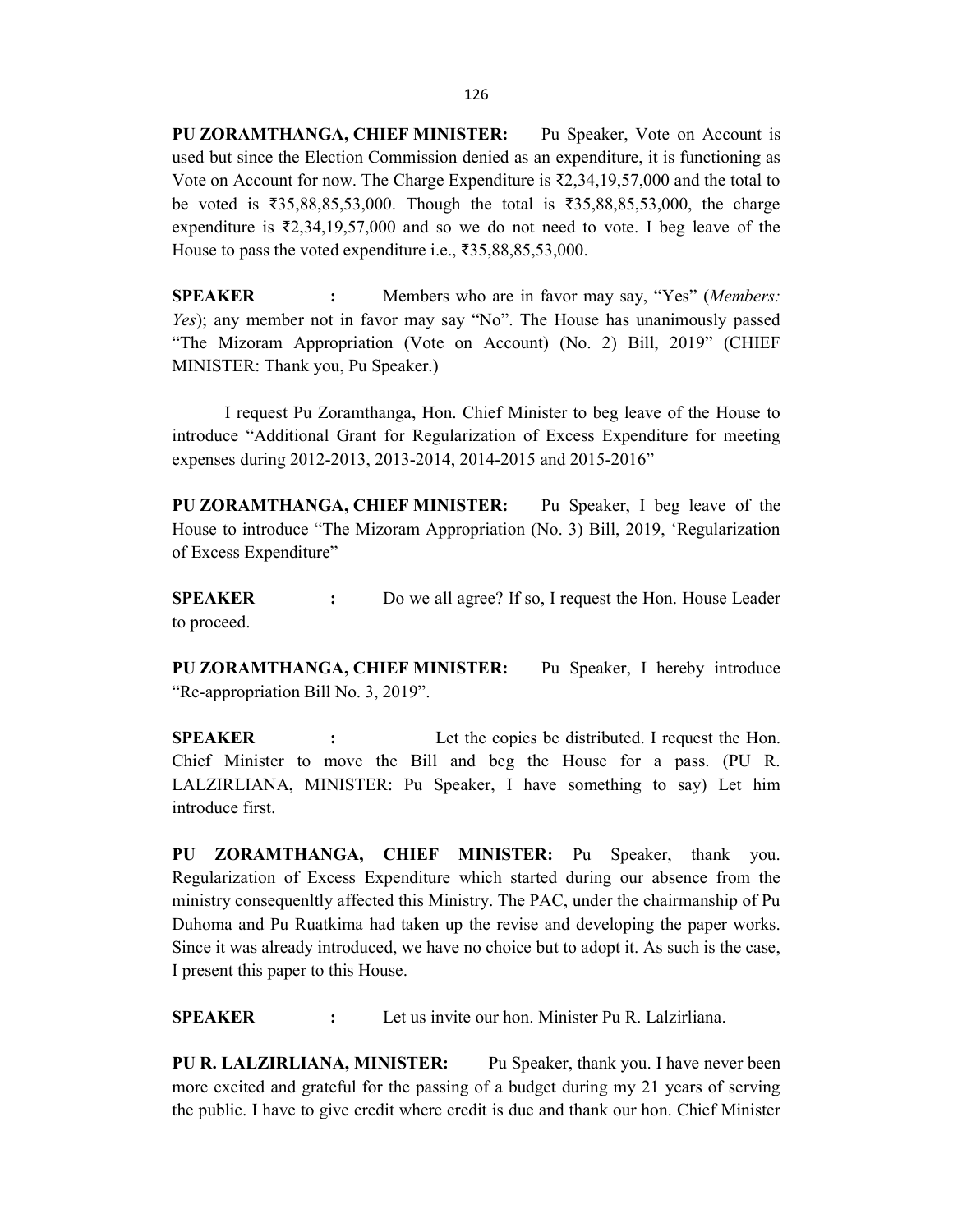for making good his promise and declaring Saitual, Khawzawl and Hnahthial as a full fledged District.

 As promised during election, 450 lakhs has been set aside during Vote on Account for the development of these three districts and I would like to thank our hon. Chief Minister for making this happen. Thank you.

SPEAKER : Dr. R. Lalthangliana

Dr. R. LALTHANGLIANA, MINISTER: Pu Speaker, I would like to thank our hon. Chief Minister for his achievements on declaring the new three districts and the allocation of funds for the development of these three districts. Thank you.

PU L. THANGMAWIA: Pu Speaker, we have seen tremendous development at the border village of Sialkal and I thank our hon. Chief Minister for creating a budget that includes all the people of Mizoram. I personally would like to thank our Chief Minister on behalf of Sialkal and SDIDC. Thank you.

SPEAKER : Pu Duhoma.

PU LALDUHOMA : Pu Speaker, thank you. I would like to take this opportunity to point out that the Fifteenth Finance Commission will be coming to Mizoram shortly and would like to urge our Ministry to advocate for separate allocation of funds for our Village Councils. This is our golden chance and as such I would like this ministry to make this their priority. Thank you.

**SPEAKER** : Let us invite our Chief Minister to beg the House to pass his Bill.

PU ZORAMTHANGA, CHIEF MINISTER: Pu Speaker, thank you. We will put our best effort to materialize the suggestion made by Pu Duhoma. However, I do want to mention that the timing of their visit will clash with election and as such there will be issues on some levels.

 I would also like to mention that this budget is not up to par due to time constraints and I would like to apologize in advance for any omission, mistakes and oversight on our part.

 Allocation of funds for different departments will come later as we have deposited 3000 lakhs at Finance.

 Lastly, I would like to request this House to pass "The Mizoram Appropriation (No.3) Bill, 2019".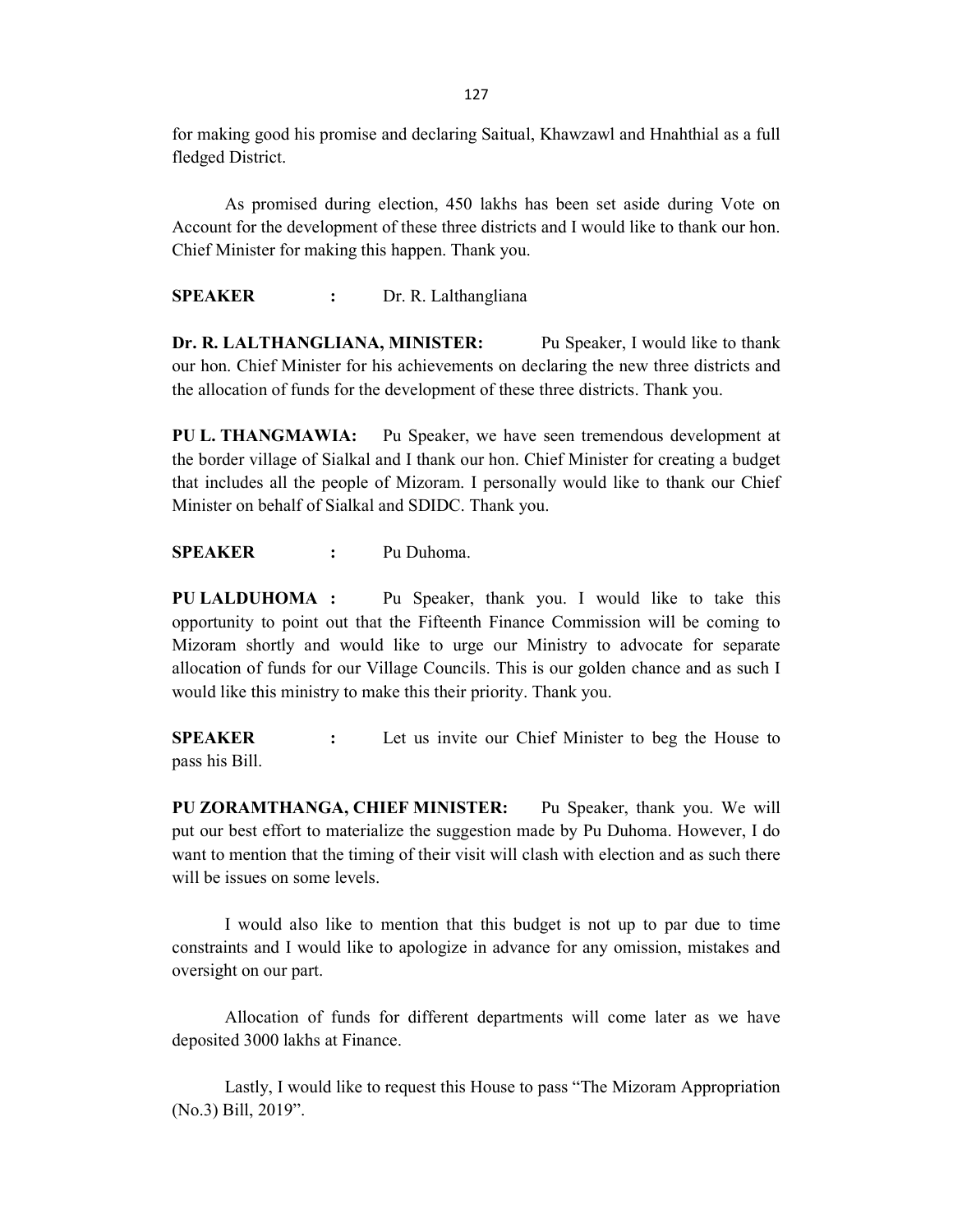SPEAKER : Those who are in agreement for the passing of "The Mizoram Appropriation (No.3) Bill, 2019", please say 'Agree'. (*MEMBERS: Agree*). Is there anyone who does not agree? No. This House has unanimously agreed to pass "The Mizoram Appropriation (No.3) Bill, 2019".

PU ZORAMTHANGA, CHIEF MINISTER: Pu Speaker, thank you.

**SPEAKER** : We shall now invite Pu Lalchamliana, Minister to beg this House to introduce "The Mizoram Goods and Services Tax (Amendment) Bill, 2019".

PU LALCHAMLIANA, MINISTER: Pu Speaker, thank you. With your permission and of this House, I would like to beg for the introduction of "The Mizoram Goods and Services Tax (Amendment) Bill, 2019".

SPEAKER : Do we agree? Let us invite our hon. Minister to introduce the Bill.

PU LALCHAMLIANA, MINISTER: Pu Speaker, with your permission and of this House, I introduce "The Mizoram Goods and Services Tax (Amendment) Bill, 2019" before this House.

**SPEAKER** : Let the copies be distributed. Let us now invite our hon. Minister to move his Bill.

PU LALCHAMLIANA, MINISTER: Pu Speaker, first of all I would like to mention that this "Mizoram Goods and Services Tax (Second Amendment Bill)" will replace the current ordinance "The Mizoram Goods and Services Tax (Second Amendment Ordinance, 2019)".

 Pu Speaker, it was decided that India should be under 'One Nation, One Tax under One Law' and as such "The Mizoram Goods and Services Tax Act, 2017" came into effect. After a year of function, it was decided by the Goods and Services Tax Council that an amendment was needed which is the reason for the submission of this amendment today.

 I beg this House to accept this Bill and the amendments suggested within. Thank you.

SPEAKER : Our hon. Minister has introduced the Bill and we shall start with the discussion with a time of five minutes set aside for each member. Let us invite Pu Lalduhoma to start.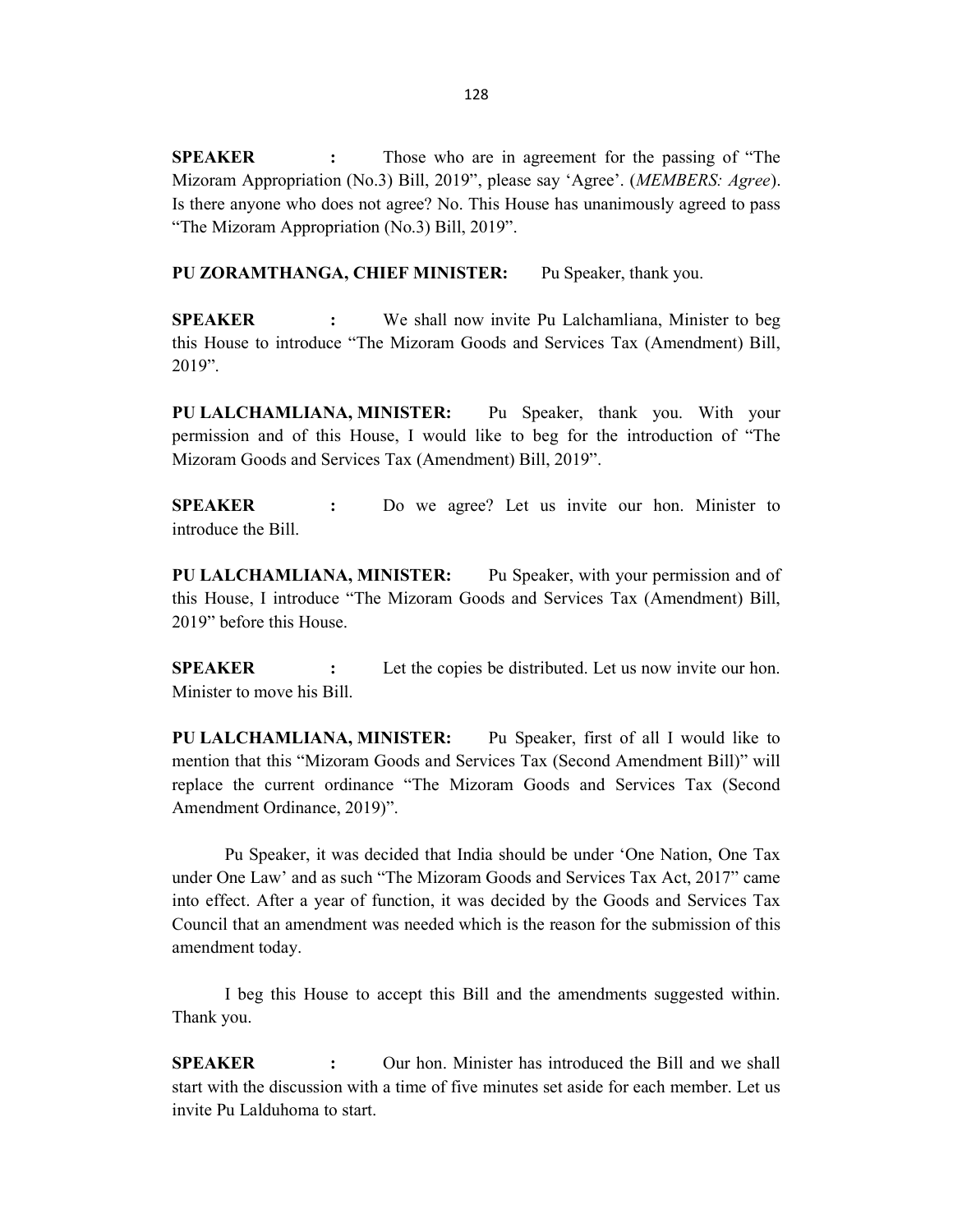PU LALDUHOMA : Pu Speaker, thank you. We are now discussing the Amendment Bill for this Act and will be discussing the Second Amendment Bill for this same Act. Is it not possible to discuss and amend this Bill together? Thank you.

**SPEAKER** : Let us invite our hon. Minister to beg this House for the passing of this Bill.

PU LALCHAMLIANA, MINISTER: Pu Speaker, in answer to our respected member Pu Duhoma, the nature of these Bill is different which the reason why it is presented separately. Also, I would like to beg this House to pass "The Mizoram Goods and Services Tax (Amendment) Bill, 2019". Thank you.

SPEAKER : All those who are in favor of passing this Bill, say agree. (*Members: Agree*). Are there any members who do not agree? No. This House has unanimously agreed to pass "The Mizoram Goods and Services Tax (Amendment) Bill, 2019".

PU LALCHAMLIANA, MINISTER: Pu Speaker, thank you.

SPEAKER : We shall move on to our fifth business and invite Pu Lalchamliana to ask for the introduction of "The Mizoram Goods and Services Tax (Second Amendment) Bill, 2019".

PU LALCHAMLIANA, MINISTER: Pu Speaker, "The Mizoram Goods and Services Tax (Second Amendment) Bill, 2019" will impact two subjects. The first is the changing of designation for tax officers and the second will be the modification of Value Added Tax which is an important function. This is why I would like to beg this House to pass this important Bill. Thank you.

SPEAKER : Let the copies be distributed, and we shall start with our discussion for this bill with a set time of five minutes each. Pu Andrew H. Thangliana will start.

PU ANDREW H. THANGLIANA: Pu Speaker, thank you. I would like to make one suggestion regarding GST which is providing training, education and awareness for business owners so that they can benefit from it and save capital on filing for tax. Thank you.

**SPEAKER** : Let us now invite our hon. Minister to beg this House to pass this Bill.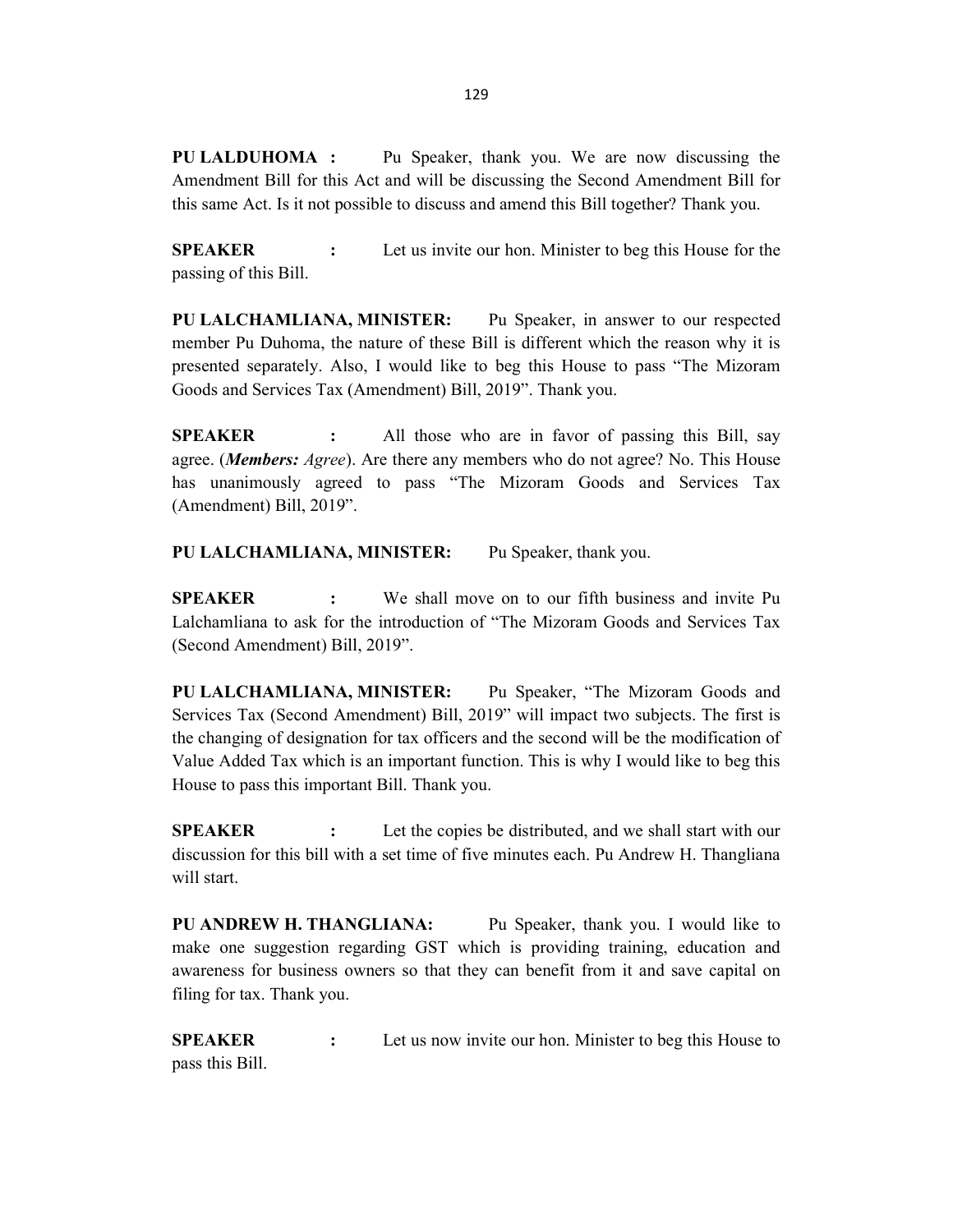PU LALCHAMLIANA, MINISTER: Pu Speaker, in answer to Pu Andrew, we have constructed Help Desk at several Taxation offices and have provided training for business owners. However, GST Council has made several changes and as such there is no stability at this moment. We will keep that in mind and arrange more training programmes.

 Pu Speaker, I would like to beg this House to pass "The Mizoram Goods and Services Tax (Second Amendment) Bill, 2019". Thank you.

SPEAKER : We shall now take a vote, all those who are in agreement for the passing of "The Mizoram Goods and Services Tax (Second Amendment) Bill, 2019", say agree. (MEMBERS: Agree) Are there any members who do not agree? No. The House has unanimously agreed to pass "The Mizoram Goods and Services Tax (Second Amendment) Bill, 2019".

PU LALCHAMLIANA, MINISTER: Pu Speaker, thank you.

**SPEAKER** : We shall move on to our  $6<sup>th</sup>$  Legislative Bill and invite our hon. Minister Pu Lalruatkima to ask this House to introduce "The Indian Stamp (Mizoram Amendment) Bill, 2019".

PU LALRUATKIMA, MINISTER: Pu Speaker, thank you. As we all know, 'Indian Stamp Act, 1899' of the Mizoram government was under the jurisdiction of Finance Department until 2014 and was moved to the jurisdiction of Land Revenue & Settlement Department after the introduction of 'Mizoram Allocation of Business Rules, 2014'.

 Amendments for this Act have been made four times and are amended according to the demands of the government and the public. It was decided to have this amendment to have better and accurate stamp duty to benefit the public and to avoid over payment of stamp duty.

 I would like this House to consider the benefit of this amendment and consider this amendment favorably. Thank you.

**SPEAKER** : The Bill has been introduced and we will start our discussion with a time of five minutes each. Let us invite Pu Duhoma to start with the discussion.

PU LALDUHOMA : Pu Speaker, I feel that this does not require discussion and should be passed by this House as it is.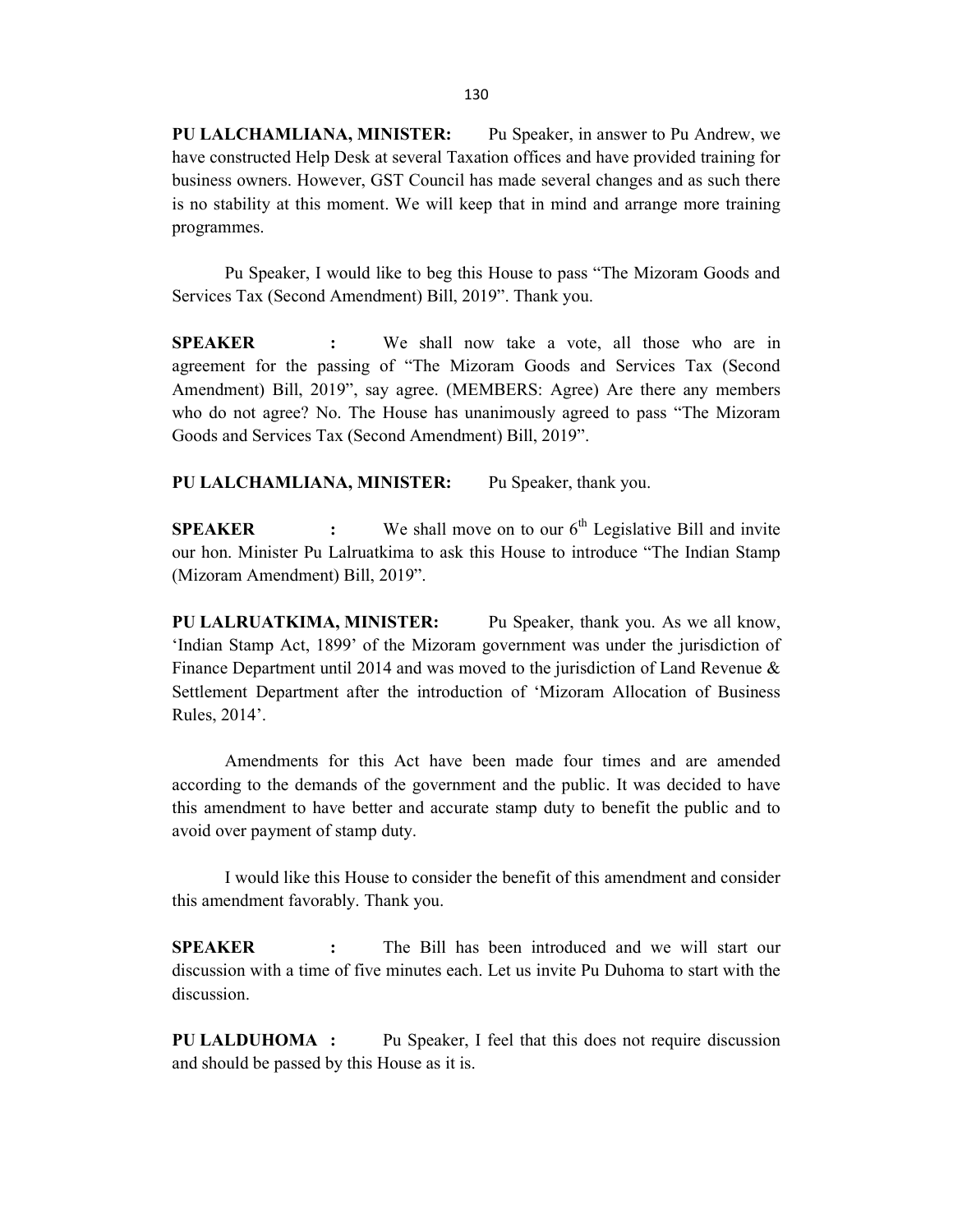**SPEAKER** : Let us then invite our hon. Minister to wind up and beg the House to pass this Bill.

PU LALRUATKIMA, MINISTER: Pu Speaker, thank you. I would like to beg this House to pass "The Indian Stamp Act (Mizoram Amendment) Bill, 2019" for the benefit of the public. Thank you.

**SPEAKER** : We will proceed with the voting. All those in favor of passing this Bill, say 'agree'. (Members: Agree). Is there any member who does not agree with this Bill? No. This House has unanimously agreed to pass "The Indian Stamp Act (Mizoram Amendment) Bill, 2019".

PU LALRUATKIMA, MINISTER: Thank you, Pu Speaker.

**SPEAKER** : We will move on to our  $6<sup>th</sup>$  Bill and invite Pu Lalruatkima, Minister to ask this House to introduce his Bill.

PU LALRUATKIMA, MINISTER: Pu Speaker, thank you. With your permission and of this House, I would like to introduce "The Registration (Mizoram Amendment) Bill, 2019".

**SPEAKER** : Are we in agreement? Yes. Let the copies be distributed.

PU LALRUATKIMA, MINISTER: Pu Speaker, this Registration Bill was introduced in 1793 to curb malpractice and mismanagement of properties in India. Our State is currently adopting "The Registration Act, 1908" and it will be the first time that it will be amended specifically for Mizoram.

 It was decided this Act requires an amendment to benefit the public and to safeguard our properties.

 If this Bill is passed, it will be sent to the Governor for the acknowledgement and approval of the President as it is included in the Concurrent List. Thank you.

SPEAKER : We will start with our discussion for this Bill with a set time of five minutes each. Let us now invite Pu Vanlalhlana to start the discussion.

PU VANLALHLANA: Pu Speaker, our hon. Minister was coherent in his explanation and I propose that he should ask this House to pass his Bill.

SPEAKER : Let us invite our honorable Minister to beg this House to pass his Bill.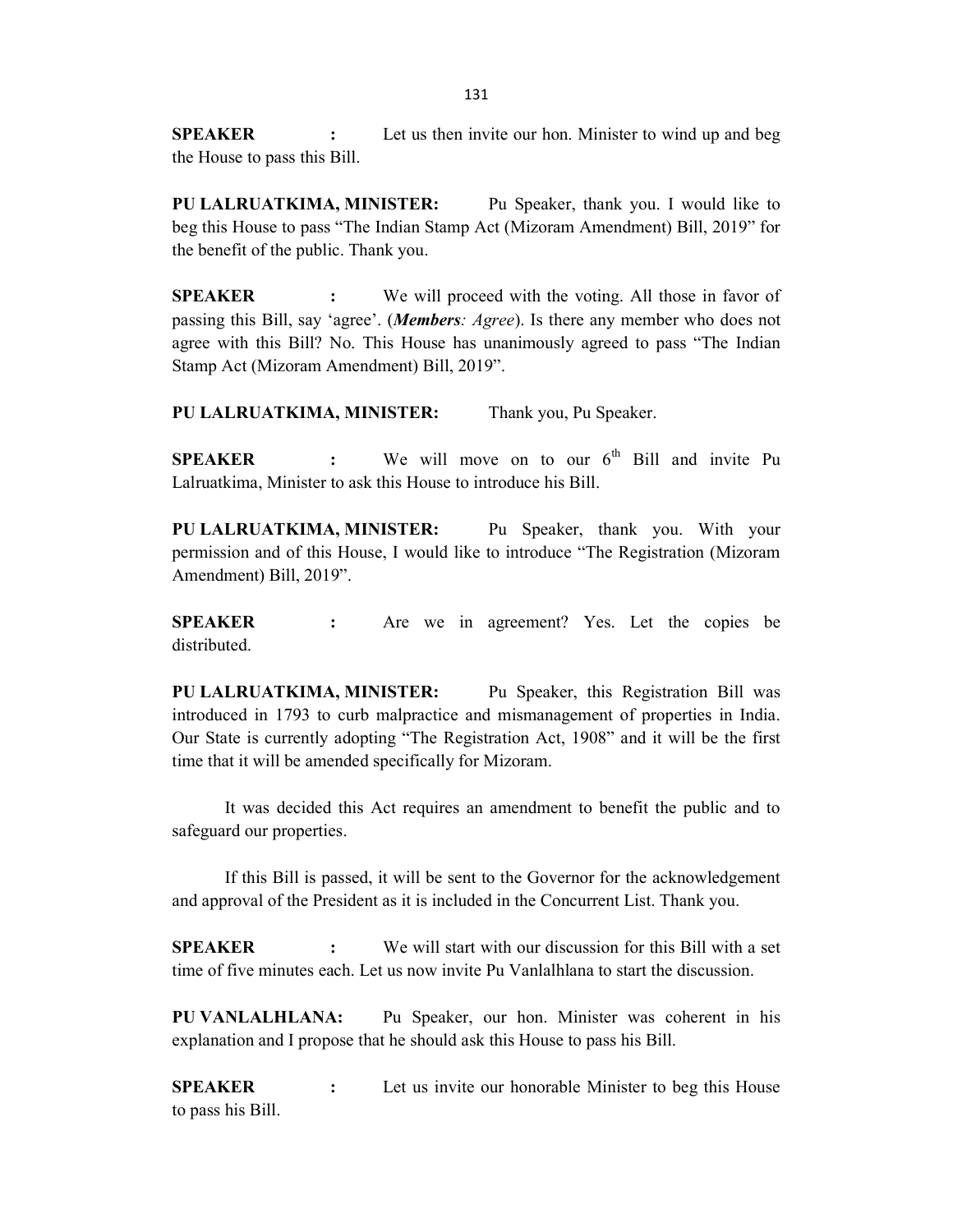PU LALRUATKIMA, MINISTER: Pu Speaker, thank you. With your permission, I would like to ask this House to pass "The Registration (Mizoram Amendment) Bill, 2019".

SPEAKER : All those in favor of passing "The Registration (Mizoram Amendment) Bill, 2019", say 'agree'. (*Members: Agree*). Is there anyone who does not agree? No. This House has unanimously agreed to pass "The Registration (Mizoram Amendment) Bill, 2019".

PU LALRUATKIMA, MINISTER: Pu Speaker, thank you.

**SPEAKER** : We have one more business left to discuss. We will take a short break and resume our session at 4:15 PM.

Recess (4:15 PM)

#### 4:15 P.M.

SPEAKER : We shall move onto Legislative Business No.8 and invite Dr. K. Beichhua to ask the permission of this House to introduce "The Mizoram Liquor (Prohibition) Bill, 2019".

Dr. K. BEICHHUA, MINISTER: Pu Speaker, with your permission, I would like to introduce "The Mizoram Liquor (Prohibition) Bill, 2019". SPEAKER: Do we agree? Let us invite our hon. Minister to introduce his Bill.

Dr. K. BEICHHUA, MINISTER: Pu Speaker, I am grateful that I have the opportunity to introduce this Bill which has disrupted our society on a grand scale.

 When "The Mizoram Liquor (Prohibition and Control) Bill, 2014" was first introduced, this Ministry strongly protested the passing of this Bill as we could foresee its effects on our society. As predicted, it has affected every corner of our society in terms of social security, economy, health, education and work efficiency. Due to these reasons, this Ministry has made it our top priority to prohibit the sale of liquor in Mizoram which is the reason for the creation of "The Mizoram Liquor (Prohibition) Bill, 2019".

 Pu Speaker, I would like this House to recognize the adverse effects the sale of liquor has on our society and beg this House to pass this Bill. Thank you.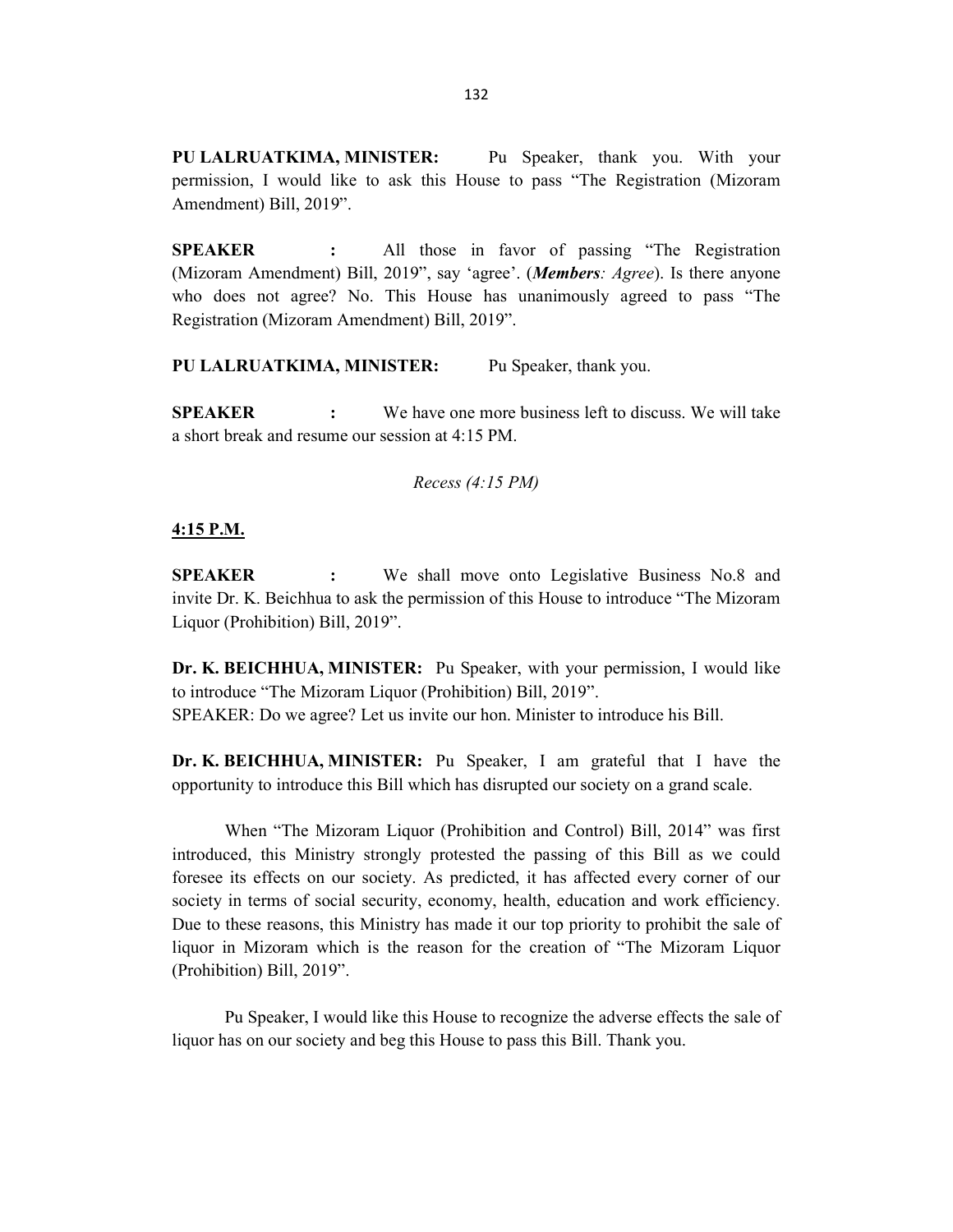**SPEAKER** : We will now start with our discussion with a set time of five minutes each. Let us invite Pu Biakzaua to start the discussion followed by Pu Vanlalthlana.

PU H. BIAKZAUA : Pu Speaker, thank you. I am grateful that "The Mizoram Liquor (Prohibition) Bill, 2019" has been put up by our hon. Minister for Excise  $\&$ Narcotics Department.

 This is an important Bill which will affect every corner of Mizoram. Due to the lapse in judgement made by Congress Ministry, our society has deteriorated over the past few years and we are paying the price for this error as we speak.

Liquor has a negative impact on our society and the cons out weight the pros and gave birth to many broken families and the loss of many young lives.

 Considering all its negative impact on our society, I would like to express my gratitude to our hon. Minister for putting up this Bill and would like to pledge my support for this Bill. Thank you.

SPEAKER : Pu Vanlalthlana

Dr. VANLALTHLANA: Pu Speaker, thank you. Our constitution has given the power of prohibiting intoxicating drinks and drugs to the States. This means that prohibition and consumption depend on the rules laid out by the States.

Studies have shown that crime and violence have gone down in States where there is prohibition of liquor. It is also shown that it has a negative impact on the economic growth and came with immense economic cost in places where there is relaxation of sale of intoxicating drinks.

 In order to have a fruitful prohibition, we need to establish an effective system and an applicable rules and regulation in place.

 It is also crucial to have an education policy and awareness campaigns on the adverse effects of liquors and drugs at middle and high school levels.

 I would also like to emphasize on the importance of rehabilitation and develop plans in this direction.

Lastly, I would like to pledge my support for this Bill. Thank you.

SPEAKER : Pu LalrintluangaSailo followed by Dr. Thiamsanga.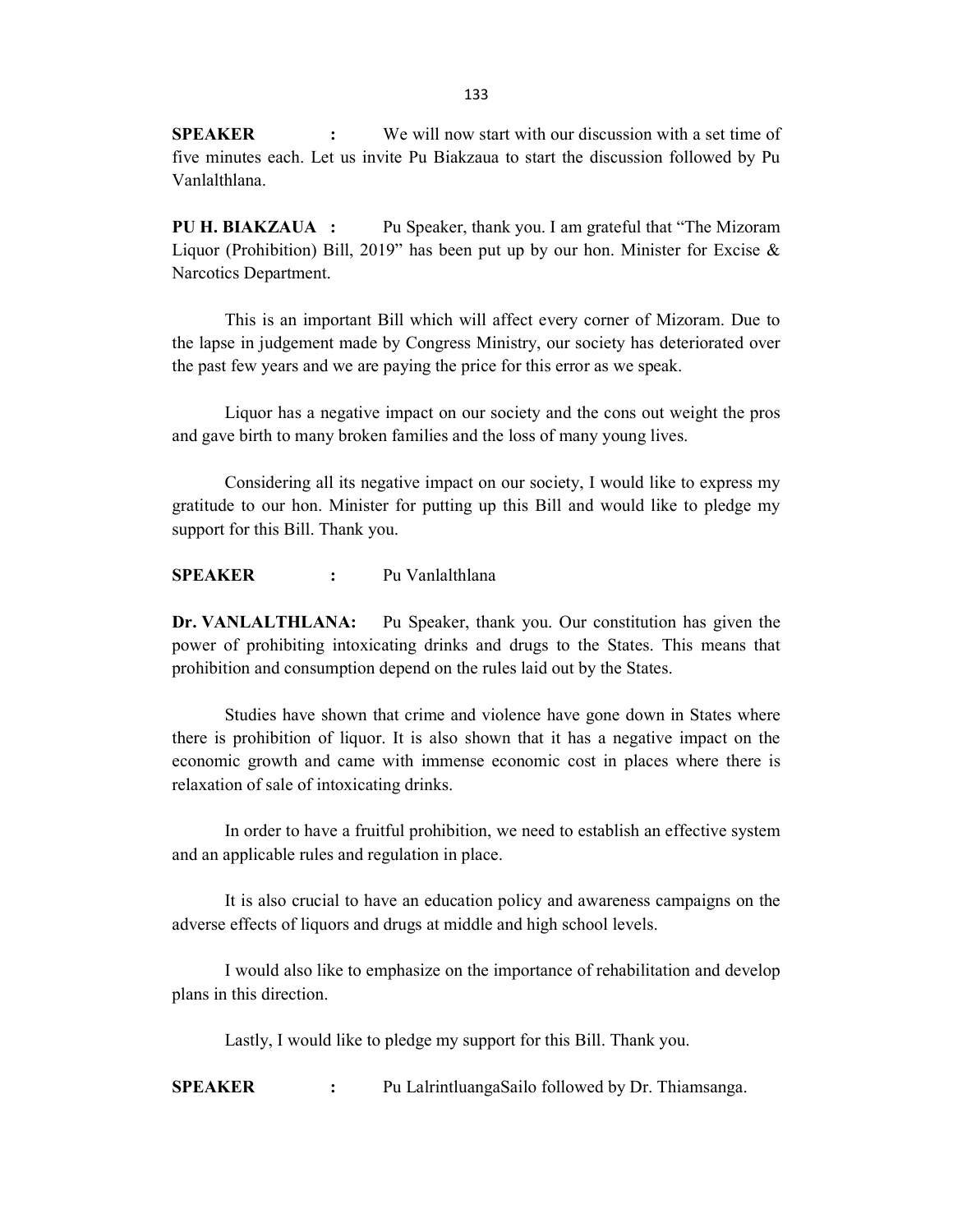PU LALRINTLUANGA SAILO: Pu Speaker, thank you. I am grateful that we will be discussing "The Mizoram Liquor (Prohibition) Bill, 2019". On the other hand, I regret that our opposition congress leader is not present here today to participate in the discussion of this Bill.

 The MLPC Act was passed by the previous Ministry against tremendous opposition from the churches, NGO's and much of the general public. There is no argument that our society has deteriorated tremendously after this Act was imposed.

 Mizoram has suffered in terms of social, economic, health, education and work efficiency. I believe that no further discussion is required except the passing of this bill. Thank you.

SPEAKER : Dr. Thiamsanga

Dr. ZR. THIAMSANGA: Pu Speaker, thank you. First of all, I would like to thank God and my constituency (Champhai North) for making it possible to stand before this House to discuss this important Bill.

 As mentioned before, the MLPC Act was passed at this House against the wishes of this current ministry. Due to the unrestricted flow of liquor, the number of users have increased exponentially according to study group.

 According to this study group, prostitution has increased, number of deaths below 40 years have also increased. Number of deaths within the army and police force has also increased.

 So, Pu Speaker, liquor causes liver cancer, stomach cancer and many more including hypertension. It can also cause infertility to both genders and kills the body.

 Despite having limited beds in Civil Hospital, the beds are also mostly occupied by the patients under the influence of alcohol. So, this Bill is quite important for the Mizos' health and I truly support it. Thank you, Pu Speaker.

**DEPUTY SPEAKER:** Next is, Pu Lalsawivunga, a representative of Aizawl South-I constituency.

PU C. LALSAWIVUNGA: Thank you, Pu Dy. Speaker. I would like to start by saying that I support "The Mizoram Liquor (Prohibition) Bill, 2019". The Mizo people are Christians for more than 100 years and the church communities still stand on their concept based on the Bible teachings about liquor.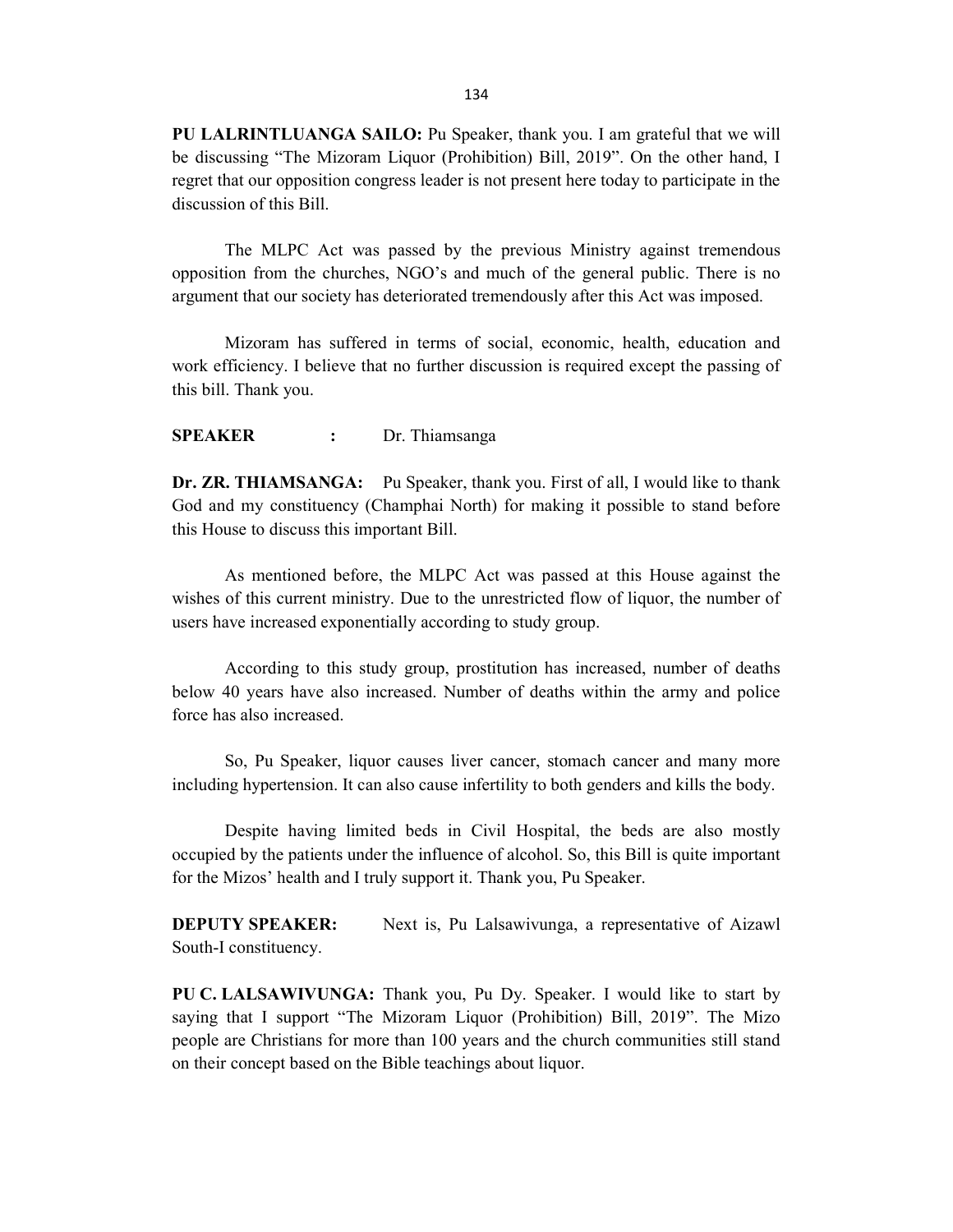135

 It is impressive that our Minister had clearly illustrated the liquor laws and I would like to point out chapter 4, section 25- Power of Entry, Search, and Seizure & Arrest. We know that our Excise Force and Police Force are our tools to enforce the liquor laws and it would be appreciated if they are well equipped. The Govt. also needs to take expedite measures on both quantitative and qualitative enforcements. It would also be appreciated if nepotism is not involved in the process of recruitment.

DEPUTY SPEAKER: Pu LalrinsangaRalte.

PU LALRINSANGA RALTE: Thank you, Pu Dy. Speaker. It is impressive that this Bill is laid and I am honored to be a part of it. MLTP act was implemented since 1995 but MLPC Act was then enforced in 2014 and our state suffered a lot during that short period of time.

 According to the report of a study group, 2017 on MLPC Act, 2014, 19% of deaths from 4 big hospitals in Aizawl were alcohol related and there were several casualty emergency cases every day. The study group also reported that the Govt. profited 105.20 crore but had an expenditure of 229.49 crore on alcohol. It is clear that alcohol abuse has the potential to destroy families and destroys our state. So, it is impressive that this Bill is laid so as to save us from this horror. On the other hand, we also need to recruit more Excise Force.

I truly support this bill to be passed. Thank you.

DEPUTY SPEAKER: Hon. Minister, Dr. R. Lalthangliana.

Dr. R. LALTHANGLIANA, MINISTER: Thank you, Pu Dy. Speaker. Liquors were sold for the past 4 years and I believe there would be a lot of profit even from spurious liquors. We are well aware of the many lives that alcohol had taken and that is why our Chief Minister had also taken extreme measures and even established a Rehabilitation Board type as well.

It is impressive to have a Chief Minister with excellent principle. It has only been 3 months and 5 days since forming a ministry and measures are taken on blood processing fees, school timings and reviving dead corporations. Assam Rifles will also soon relocate and new districts will be given. Life time vehicle tax was also passed day before yesterday.

So, we should stand firmly on our principle and move forward wisely. I would also like to request the House to unanimously pass this Bill. Thank you.

DEPUTY SPEAKER: Dr. F. Lalnunmawia.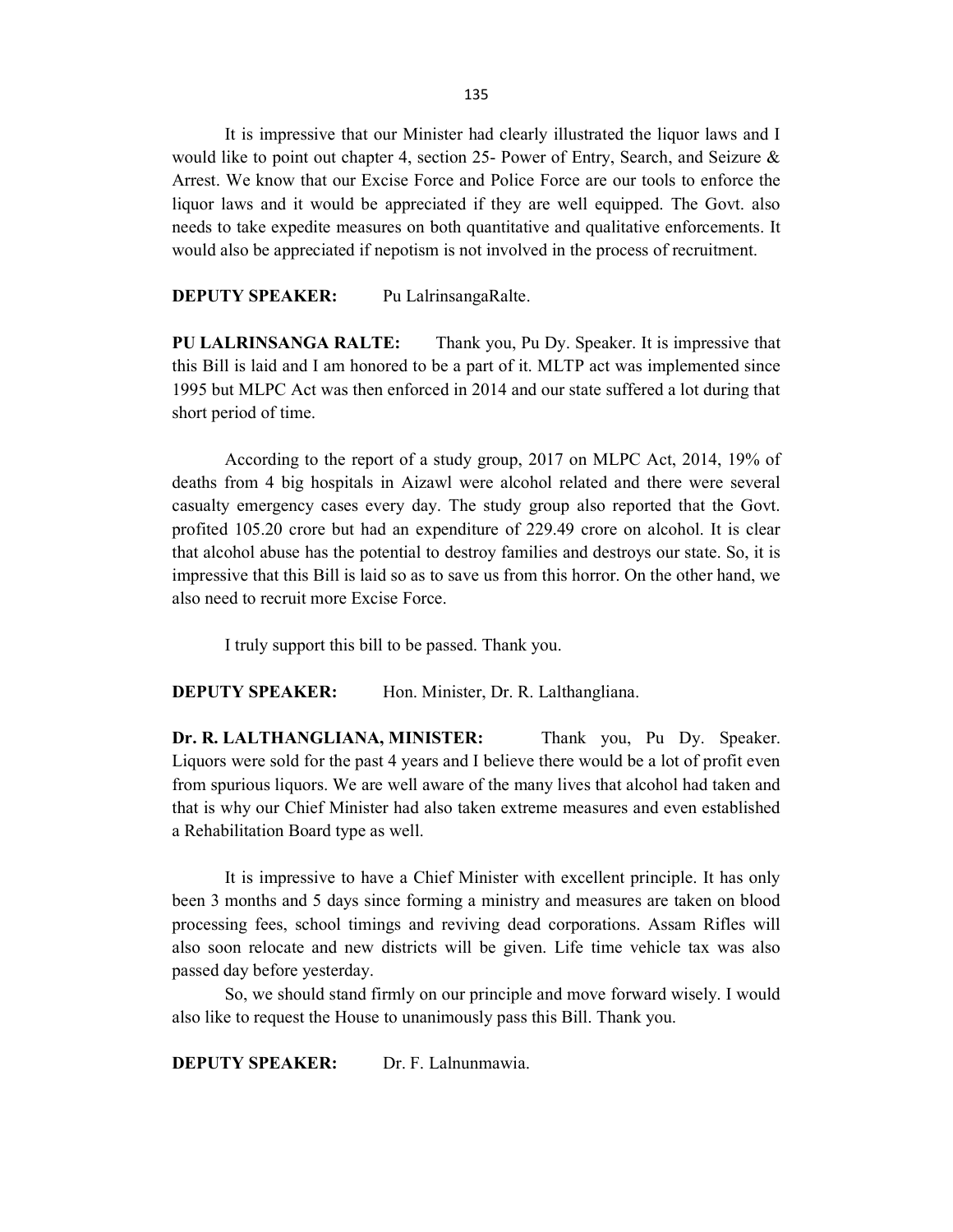Dr. F. LALNUNMAWIA: Thank you, Pu Dy. Speaker. It is impressive that this Bill has been presented and I also feel that the people, especially the church communities and NGOs will also appreciate it.

MLPC Act was passed despite vehement opposition from the church communities which causes many lives. So, it is appreciating that the Govt. prepared this Bill so as to lift the burdens of the people and the state. Youths are also learning to enjoy festivals and Christmases without alcohol and a proposal is also made to help out the alcoholics by working alongside NGOs and church communities.

As mentioned by the members, it is necessary to recruit more police forces and well-equipped. So, I request the House Members to support this Bill. Thank you.

DEPUTY SPEAKER: Dr. Vanlaltanpuia.

Dr. VANLALTANPUIA: Thank you, Pu Dy. Speaker. We are well aware of the impacts according to the research findings and our profit was 105 crore while our expenditure was 299 crore. Our research findings also prove that there are more negative impacts when liquors are sold. We also need to be more serious on our natural settings and people orientation. Thank you, Pu Dy. Speaker, and I support this Bill to be passed.

#### DEPUTY SPEAKER: Pu KT Rokhaw.

PU K.T. ROKHAW : Thank you Pu Dy. Speaker. I was absent from this House for 15 years and I support this Resolution. In 1997, the Congress Govt. implemented total prohibition and during those 17 years of total prohibition, many lives were lost due to consumption of spurious liquors and many died from drug overdose. So, the Congress Govt. was quite anxious and then decided to legalize liquor by controlling it and issuing permit in order to save the lives of those who consumed spurious liquors. During the total prohibition years, youths often got into fights, got stabbed and had accidents. However, after issuing the permit, such incidents hardly occur.

 Anyway, if the people are against it, we support the total prohibition. Thank you.

DEPUTY SPEAKER: Pu H. Lalzirliana.

Er. H. LALZIRLIANA: Thank you, Pu Dy. Speaker. First of all, why is the word 'total' missing from "The Mizoram Liquor (Prohibition) Bill, 2019"?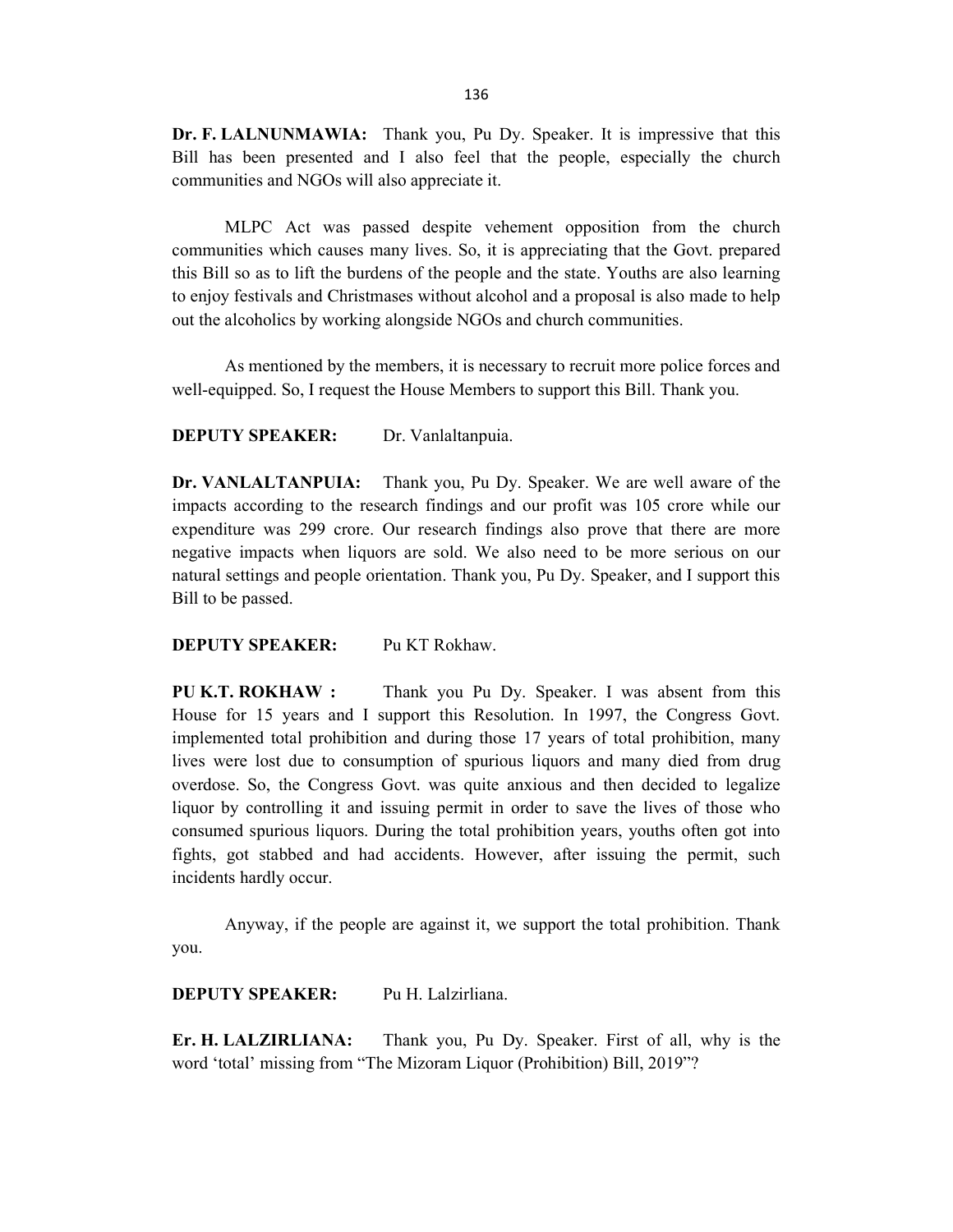137

 According to the Financial Memorandum, the revenue will be affected by 70 crore and most of us might have concerns. However, we passed excellent Bills today like Registration Bill, Stamp Revenue etc. which are made quite useful as revenue source by several states. So, the revenue we are about to lose from alcohol could be covered by the 3 Bills that we had passed today.

 We send our deepest condolences to the bereaved families and those victims who are suffering due to the influence of alcohol. The Govt. has organized programme under SEDP and Youth Development on how to generate income so that the youths could engage their time without alcohol.

Therefore, this Bill is important and I support it. Thank you.

DEPUTY SPEAKER: Pu Ramthanmawia.

PU RAMTHANMAWIA: Thank you, Pu Dy. Speaker. The Bible warns us against the dangers of alcohol consumption and there are countless of problems and sufferings caused by alcohol. So, I believe the people, the Churches and the NGOs are content and appreciate this Bill.

Lastly, election is coming and I was wondering if we will have dispute between alcohol supporters and those against it. The people are against liquor sale and I believe they will vote for MNF which oppose alcohol. Thank you and I support this Bill.

DEPUTY SPEAKER: Pu C. Lalmuanpuia.

PU C. LALMUANPUIA: Thank you, Pu Dy. Speaker. It is appreciating that 'The Mizoram Liquor (Prohibition) Bill, 2019' is introduced. God, Churches and the NGOs disapprove consumption of liquor and I believe we take a step forward to save Christian religion. Mizoram is a Christian state and our Bible condemns alcohol consumption. Many lives were lost and I send my deepest condolence to them.

Our economy status may increase after selling liquor but it is pointless if our society is not peaceful. Thank you and I support this Bill to be passed.

## DEPUTY SPEAKER: Pu Lalrindika

PU LALRINDIKA RALTE: Thank you, Pu Dy. Speaker. The Bills we have discussed today are quite important. Mizos are a very young tribe and it would also be very difficult for our leaders to govern the state. However, we all want what is best for us and our leaders have prepared an excellent Bill today.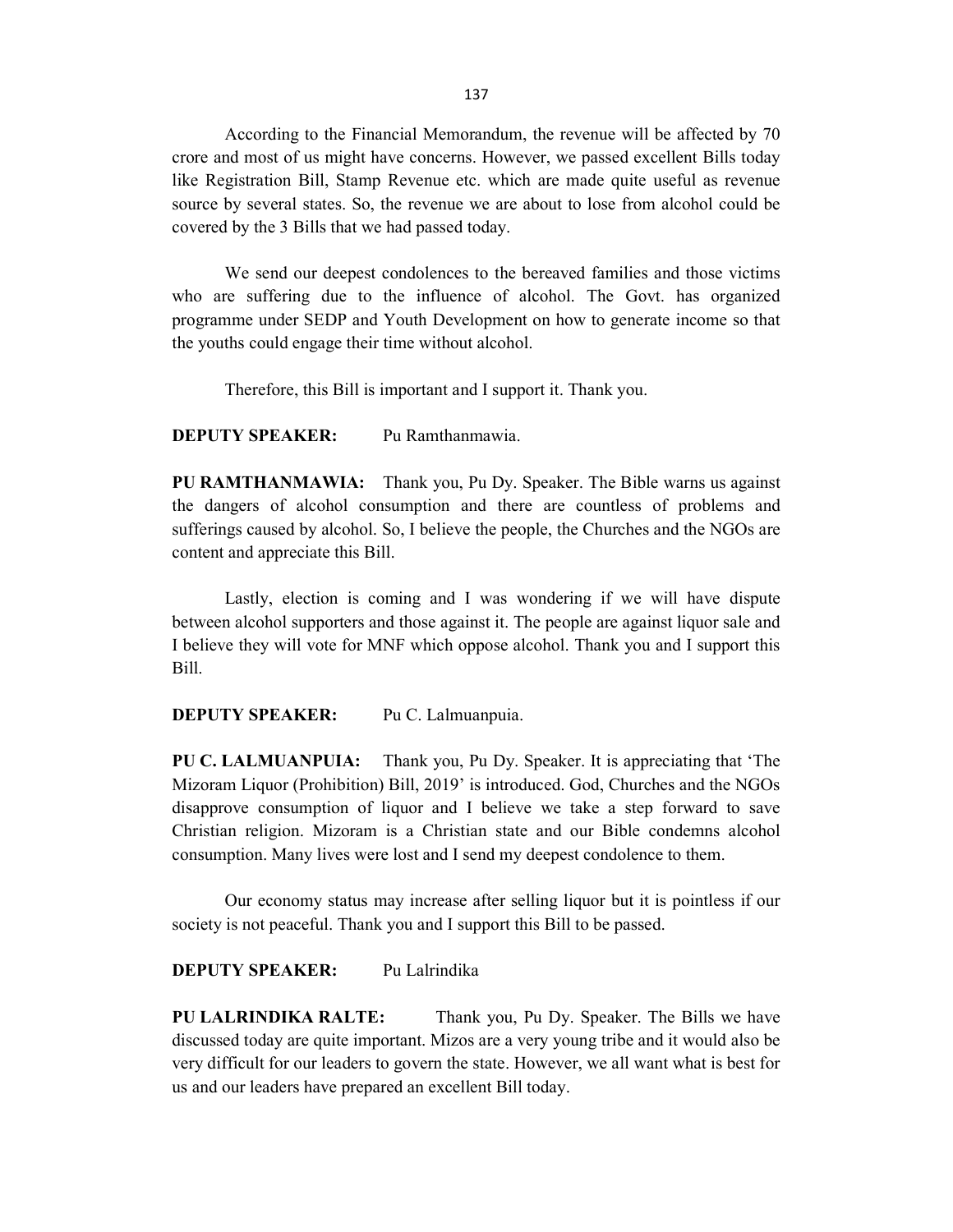On the other hand, we do not have to feel bitter against the previous Ministry. Anyway, I support this Bill and I hope it is also supported by the Mizo people. Thank you.

DEPUTY SPEAKER: Hon. Minister, Pu Lalruatkima.

PU LALRUATKIMA, MINISTER: Thank you, Pu Dy. Speaker and I hope you could provide me more time. On  $5<sup>th</sup>$  Oct, 1995, former MLA Pu Lalrinchhana introduced a private Bill 'The Mizoram Total Prohibition Bill, 1995' which was not passed; and, later on  $24<sup>th</sup>$  Dec, 1995, former Excise Minister Pu Hrangthanga Colney introduced 'The Mizoram Liquor Total Prohibition Bill, 1995' which was passed by the House. So, the MLTP Act was implemented on  $20<sup>th</sup>$  Feb., 1997.

However, on 10<sup>th</sup> July, 2014, 'The Mizoram Liquor Prohibition and Control Bill, 2014' was passed which led to many widows and orphans. We all know the effects of alcohol in our society and how many lives were lost.

 Therefore, extreme measures are taken under the leadership of our Chief Minister Pu Zoramthanga and great achievements are seen day by day. However, in order to accomplish the desired result, a powerful Govt. is not enough and the Communities, NGOs and the people also need to work in unity. Thank you and I support this Bill.

DEPUTY SPEAKER: Hon. Minister Pu Robert RomawiaRoyte.

PU ROBERT ROMAWIA ROYTE, MINISTER: Pu Dy. Speaker, firstly, the report of 'KTP RorelInkhawmVawi 8-na, Presbyterian Church of India' held from 1<sup>st</sup> - 3<sup>rd</sup> March, 2019 is quite respectful and this report shows how much liquor had destroyed the lives of many men. With your permission, Pu Dy. Speaker, 409 male members and 42 female members of KTP died in the year 2018 and this may have related to alcohol while there can also be other causes as well. I could not understand why men are becoming unhealthier and women are becoming healthier.

 There has been a saying that we will be losing 70 crore but the people's expenditure is far more serious with lives being lost and problems faced by many families.

 Our society is becoming peaceful due to the measures taken by our Excise Minister and NGOs.The Excise Outpost at Rangvamual that was established a few months ago is also becoming quite useful. So, I would like to congratulate our Excise Minister. The environtment of ChapcharKut during the Congress Ministry and MNF Ministry is also quite different.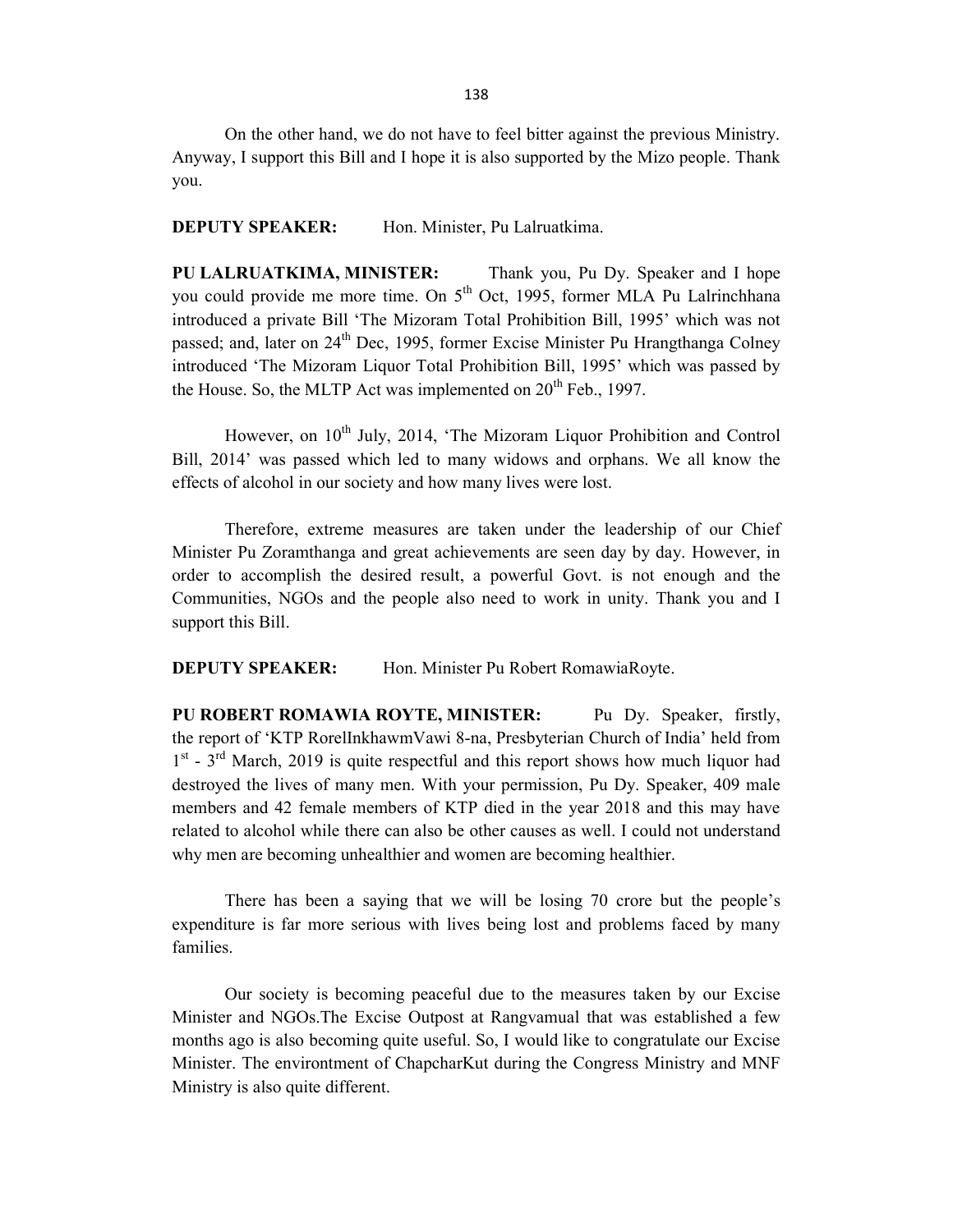However, all the members could not attend today and it is unfortunate that only 2 members from the Congress Party are present while we have a discussion on alcohol prohibition. Thank you.

#### DEPUTY SPEAKER: Pu K. Pachhunga.

Dr. K. PACHHUNGA: Thank you, Pu Dy. Speaker. Many people who drinks and sell alcohol have comprised an excuse list of scriptures saying Jesus produced wine for the wedding. However, wine and alcohol is different. Wine is a fermented beverage produced from fruits and there are some wines that also has alcohol content and some alcohol free. Alcohol is the best dehydrating agent and when it is consumed the organs in our body become dry and create organ failures.

So, I support this Bill and I would like to request the NGOs, the people and church communities to support us in passing the Bill.

#### DEPUTY SPEAKER: Pu Andrew H. Thangliana.

PU ANDREW H. THANGLIANA: I support this Bill and I also believe that some members of our family are among the victims to suffer the most. During the previous MLTP Act, many youths died from different drugs and this is a big problem. The main reason that we consume alcohol is for fun and a person can still be fit and healthy till his 70s and 80s if he follows safe drinking. So, it depends on the person but overall our society cannot handle drinking.

 The reality and facts we need to know is that the youths are vibrant and need to occupy their time. If not, they will get engaged with drugs to relieve their boredom and that is why the Govt. needs to take measures on entertainments, parks or safe enjoyments. Regular drinkers will soon meet problems and we need to take measures on rehabilitation as well. I believe that the Govt. has prepared programmes to tackle this problem and I fully support this Bill. Thank you.

DEPUTY SPEAKER: I request our Hon. Group Leader, PuLalduhoma.

PU LALDUHOMA : Pu Dy. Speaker, it is appreciating that the Govt. is concern about alcohol consumption and our party supports this present Ministry on alcohol prohibition. However, we support the Congress party on CAB issue.

 We received tax of 50 crore in a year from selling liquor but our expenditure was more and our money flowed into the hands of other states. Not only does alcohol destroys our economy, it extremely destroys our body and soul that no amount of money can buy.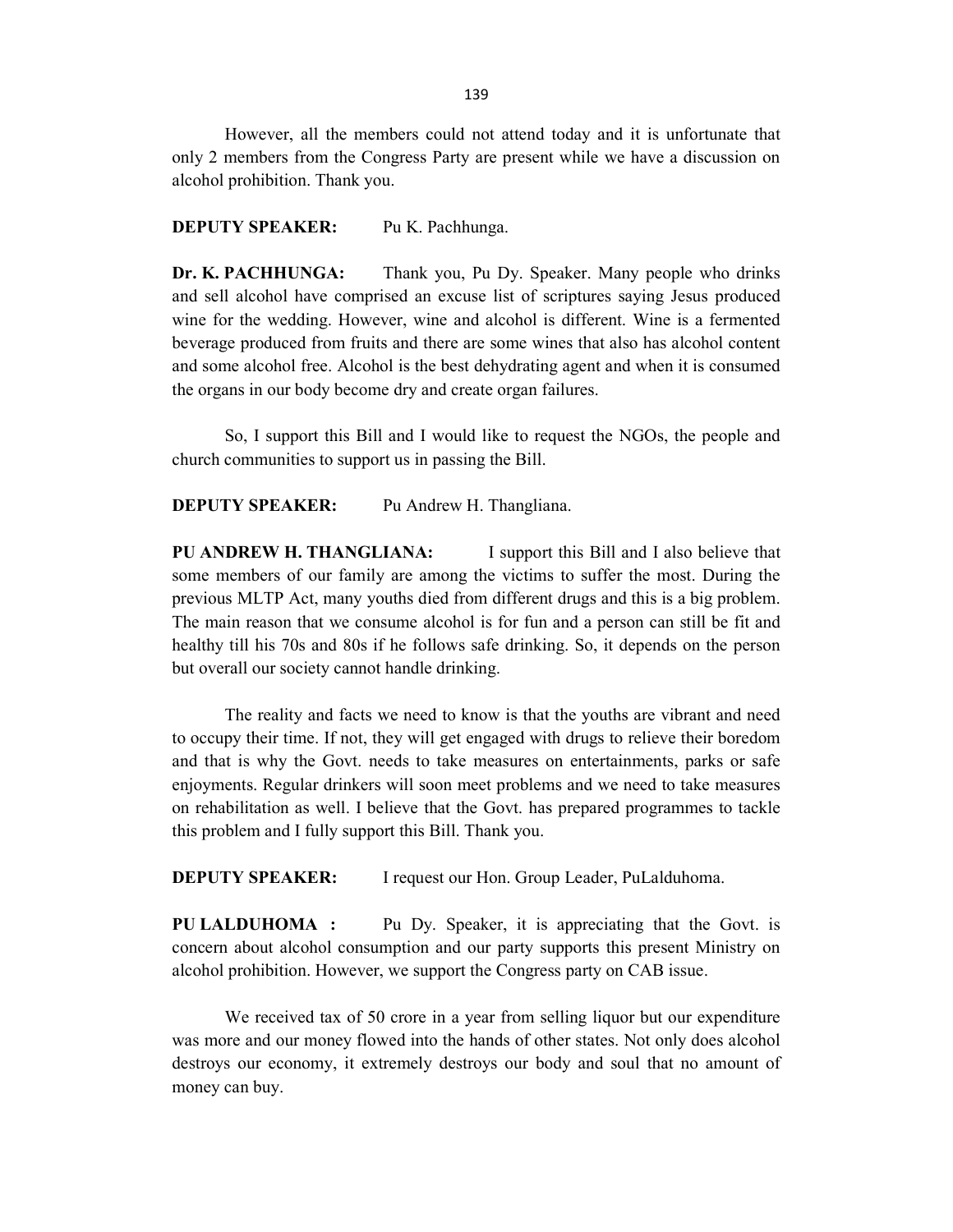Pu Dy. Speaker, I truly support Clause 2, 5 and 6 of our Bill and I am a person who cannot stand drunkards. (Speaker at the Chair) Liquor seriously destroys our society and I support the community service as a punishment.

 Clause 29 orders Village Council, NGOs, VDP etc. to give immediate information of any offence but we usually take this as defaming one another and we need to put more thought into this.

 According to Section 30, NGOs have the power to arrest any person who offence the rule. Since they are not given power of search warrant to enter any house, they are often charged with house trespassing. So, it cannot be effective unless they are given warrants. We should also equip VDP with power besides our Excise Force. Thank you, Pu Speaker, and I support this Bill.

SPEAKER : I request our Hon. House Leader.

PU ZORAMTHANGA, CHIEF MINISTER: Thank you, Pu Speaker. Our reason for excluding the word 'total' in 'The Mizoram Liquor Prohibition Bill, 2019' as there are some inconveniences to include the army. We will have prohibition if we implement Prohibition Act and 'total' is not necessary if we prohibited.

 After forming the Govt. we took an oath on Saturday, called a cabinet meeting on Monday and then prohibit alcohol the next day. The vendors are still selling and some of us are prohibiting. We could not just prohibit the available liquors because they have permits till the end of March and there is a stock worth crores at Rangvamual. So, we have no choice but to impose Dry Day as long as we could. However, the Court has allowed liquor vendors to open their shops till  $31<sup>st</sup>$  March.

No one supports selling of liquor as we are among its victims and the number of deaths while selling liquor is between 5000-7000. So, we extremely oppose liquor sale. Our revenue from liquor may be 50-70 crore but our expenditure is more extreme and our money flows in the hands of other states.

We are planning to take extreme measures to rehabilitate drug addicts and alcoholics and we need the support of our Govt., the people, NGOs and Church Communities. To those who claimed drug abuse as rising, it should be noted that it increases when liquors are sold.

Our Ministry believes that this Bill will become more and more effective and that is why I support it to be passed. Thank you, Pu Speaker.

SPEAKER : I request Hon. Minister, Dr. K. Beichhua to make clarification if he has any and then beg the House to pass his Bill.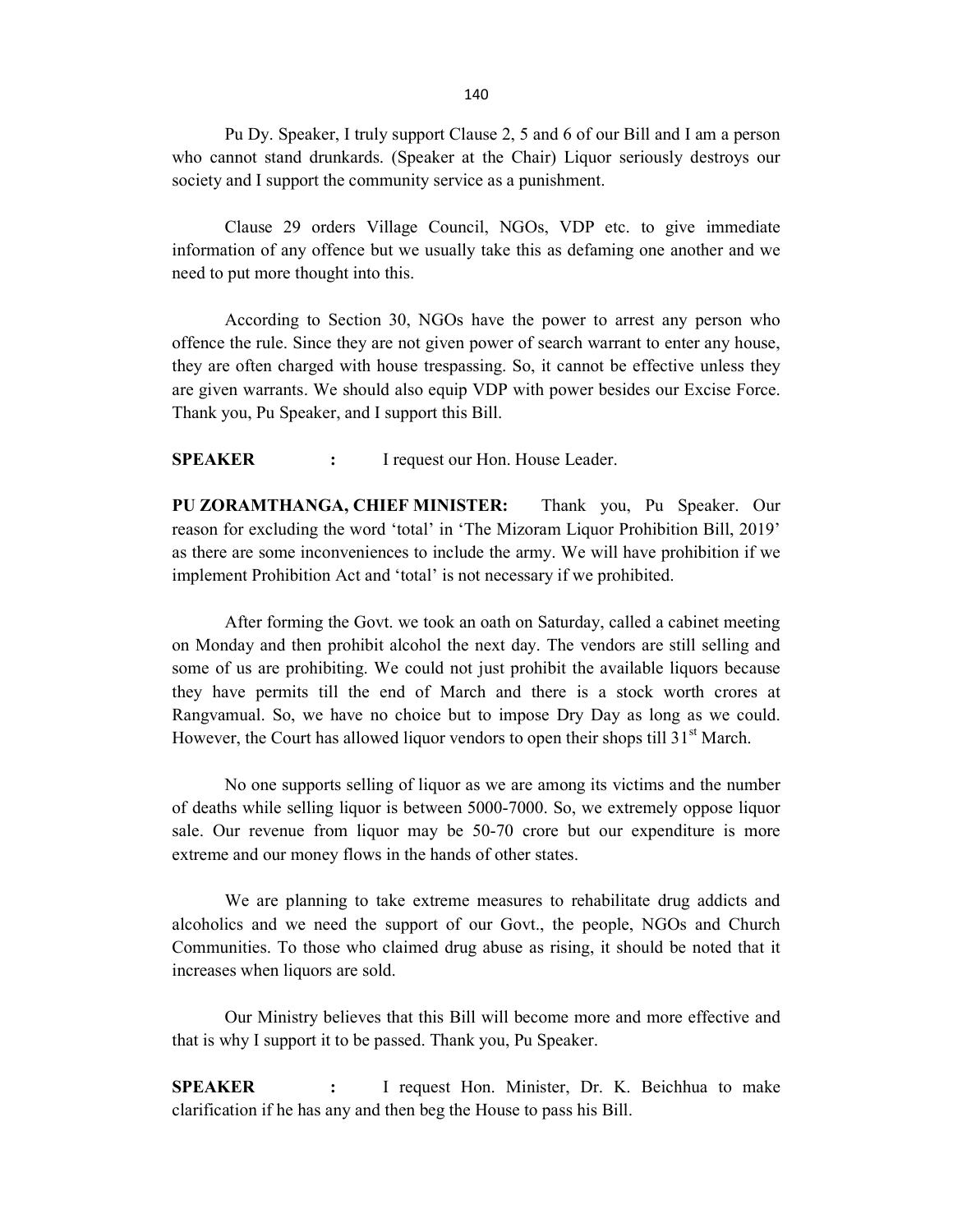Dr. K. BEICHHUA, MINISTER: Thank you, Pu Speaker. 20 members participated on the discussion and none approves liquor. We had mentioned the illeffects of alcohol and we will take extreme measures.

 It has only been 3 months since forming the Govt. and we will make sure to well-equip our Forces. The Excise Department alone cannot fulfill all the tasks that lay ahead and we need more prayers from the Church Communities and support from the NGOs.

 All the Members support this Bill and I move it to be passed unanimously. Thank you, Pu Speaker.

**SPEAKER** : All the members in favor to pass 'The Mizoram Liquor (Prohibition) Bill, 2019' may say, 'Yes' (Members: Yes); those not in favor may say, 'No'. The House has unanimously passed 'The Mizoram Liquor (Prohibition) Bill, 2019' (DR. K. BEICHHUA, MINISTER: Thank you, Pu Speaker)

Our current session is the  $2<sup>nd</sup>$  Session of the  $8<sup>th</sup>$  Legislative Assembly and it is impressive that we could end our seven days Budget Session of 2019-2020 without any difficulties.

 The Governor addressed a Speech on 12/03/19 and 'Motion of Thanks' was moved by Pu F. Lalnunmawia which was seconded by Pu H. Lalzirliana. A discussion was held on 13.3.2019 and it was unanimously accepted. There is 1 report during this session and the Business Advisory Committee Report was presented.

 Pu Ngunlianchunga, Pu Ramthanmawia, Pu V.L. Zaithanzama and Pu H. Lalzirliana are appointed as Panel of Chairman. An obituary was held in respect of the former member Pu F. Manghnuna and the House Leader Pu Zoramthanga shared a brief eulogy followed by Pu H. Biakzaua, Pu K.T. Rokhaw and Pu Lalduhoma followed by 1 minute of silence.

 139 Starred Questions were submitted out of which 135 were admitted and 4 were rejected; 77 were kept in List of Business, 33 were answered and 42 were out of time. The owner of Starred Question No. 6 and 62 was sick and so were skipped. 14 papers were laid and 15 Govt. Bills were presented out of which 14 are passed while 'The Mizoram Repeal of Enactment Bill, 2019' is on pending since it needs to be amended. All the 44 Private Member Resolutions were admitted and 2 resolutions are adopted.

 1 official Resolution by the hon. Minister Pu Lalchamliana, "that this House resolves to impress upon the Govt. of India its unequivocal opposition the Citizenship Amendment Bill, 2019 already passed by the Lok Sabha that seeks to amend the